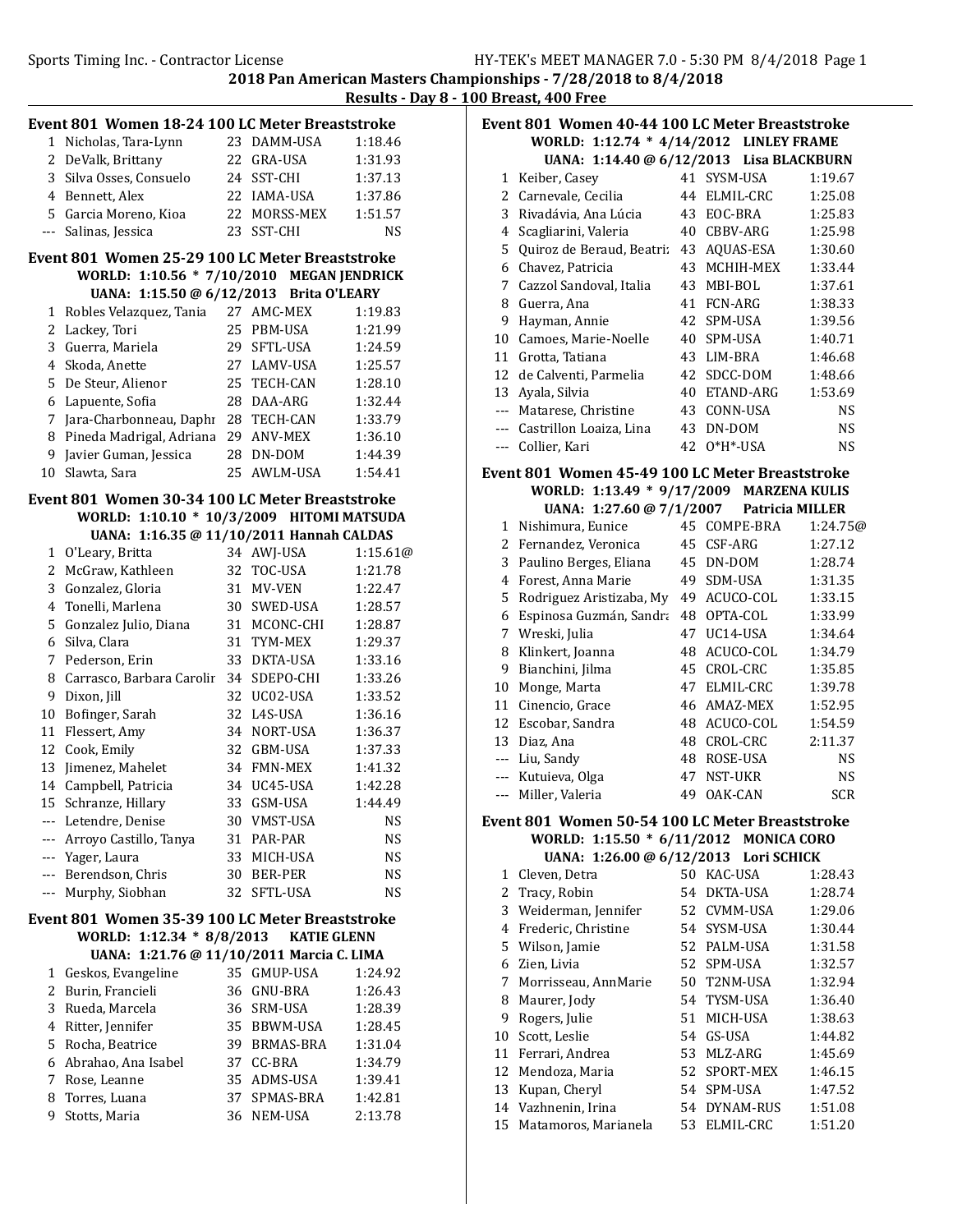Results - Day 8 - 100 Breast, 400 Free

| (Event 801 Women 50-54 100 LC Meter Breaststroke) |                                                 |    |                               |           |  |  |
|---------------------------------------------------|-------------------------------------------------|----|-------------------------------|-----------|--|--|
| 16                                                | Ibarra, Veronica                                |    | 52 AMAZ-MEX                   | 1:57.92   |  |  |
| 17                                                | Crook, Michelle                                 |    | 51 FACT-USA                   | 2:00.42   |  |  |
| 18                                                | Walleshauser, Penelope                          |    | 51 GAJA-USA                   | 2:01.51   |  |  |
| 19                                                | De Oliveira, Morgana                            |    | 53 APANI-BRA                  | 2:02.38   |  |  |
|                                                   | 20 Parra, Jacqueline                            |    | 54 MASPE-CHI                  | 2:22.32   |  |  |
|                                                   | --- Castaño, Marcela                            |    | 54 CCMA-COL                   | <b>NS</b> |  |  |
|                                                   | --- Lane, Victoria                              |    | 54 UC02-USA                   | <b>NS</b> |  |  |
|                                                   | --- Henao, Sandra                               |    | 51 NEM-USA                    | <b>NS</b> |  |  |
| $---$                                             | Cifuentes, Alicia                               | 54 | ACUCO-COL                     | NS        |  |  |
|                                                   | Event 801 Women 55-59 100 LC Meter Breaststroke |    |                               |           |  |  |
|                                                   |                                                 |    |                               |           |  |  |
|                                                   | WORLD: 1:19.90 * 1/29/2017 MONICA CORO          |    |                               |           |  |  |
|                                                   | UANA: 1:36.11 @ 11/10/2011 Araceli RODRIGUEZ    |    |                               |           |  |  |
| 1                                                 | Sweetall, Patty                                 |    | 58 STAR-USA                   | 1:29.70@  |  |  |
| 2                                                 | Moore, Carolyn                                  |    | 57 GS-USA                     | 1:32.15   |  |  |
| 3                                                 | Miller, Patricia                                |    | 57 VMST-USA                   | 1:32.52   |  |  |
|                                                   | 4 Froehlich, Kathryn                            |    | 56 IM-USA                     | 1:34.58   |  |  |
| 5                                                 | Groselle, Laura                                 |    | 58 SYSM-USA                   | 1:37.89   |  |  |
| 6                                                 | Russello, Stacey                                |    | 55 SNOW-USA                   | 1:40.11   |  |  |
| 7                                                 | Eakle, Julie                                    |    | 58 MOST-USA                   | 1:40.84   |  |  |
| 8                                                 | Gonzalez, Ana                                   |    | 56 ELMIL-CRC                  | 1:41.68   |  |  |
| 9                                                 | Ulberich, Ana Cristina                          |    | 55 ETAND-ARG                  | 1:42.42   |  |  |
| 10                                                | Rexer, Marianne                                 |    | 55 MMAC-USA                   | 1:45.59   |  |  |
| 11                                                | Clutter, Cynthia                                |    | 58 MMAC-USA                   | 1:45.67   |  |  |
| 12                                                | Rodriguez, Nancie                               |    | 57 CTM-USA                    | 1:46.13   |  |  |
| 13                                                | McClure, Pam                                    |    | 55 GAJA-USA                   | 1:46.96   |  |  |
| 14                                                | Grenier, Marisa                                 |    | 58 RGSC-USA                   | 1:52.43   |  |  |
| 15                                                | Rabay, Leila                                    |    | 57 BRMAS-BRA                  | 1:54.34   |  |  |
| 16                                                | Bilbao, Maria                                   |    | 55 EE-CHI                     | 1:54.88   |  |  |
| 17                                                | Aragon, Leah                                    |    | 55 GS-USA                     | 1:57.76   |  |  |
| 18                                                | Nascimento, Marinês                             |    | 58 BRMAS-BRA                  | 1:57.91   |  |  |
| 19                                                | Ojeda, Maria Pia                                |    | 57 MASPE-CHI                  | 2:20.43   |  |  |
| 20                                                | Gomezmarquez, Florinda                          |    | 58 TOR-COL                    | 2:38.31   |  |  |
| 21                                                | Molina Coto, Ana                                |    | 59 MASJO-CRC                  | 2:58.38   |  |  |
| $- - -$                                           | Mardle, Valerie                                 |    | 55 BDO-USA                    | <b>NS</b> |  |  |
|                                                   | --- Anderson, Julie                             |    | 55 WMAC-USA                   | <b>NS</b> |  |  |
|                                                   | --- Gatto, Caroline                             |    | 58 SFTL-USA                   | <b>NS</b> |  |  |
| $\sim$ $\sim$ $\sim$                              | Eldridge, Audrey                                |    | 55 CMS-USA                    | NS        |  |  |
|                                                   | Event 801 Women 60-64 100 LC Meter Breaststroke |    |                               |           |  |  |
|                                                   | WORLD: 1:23.37 * 3/17/2018                      |    | <b>JENNY WHITELEY</b>         |           |  |  |
|                                                   | UANA: 1:39.25 @ 6/18/2015                       |    | Liliana Telma TOL             |           |  |  |
| 1                                                 | Estel, Beth                                     | 62 | NEM-USA                       | 1:28.64@  |  |  |
| 2                                                 | De Herder, Elizabeth                            | 60 | PALM-USA                      | 1:30.25   |  |  |
| 3                                                 | Mareb, Karen                                    | 60 | NEM-USA                       | 1:31.66   |  |  |
| 4                                                 | McDonough, Janet                                | 60 | STAR-USA                      | 1:32.02   |  |  |
| 5                                                 | Iseppi, Esther                                  | 60 | GSCGB-GBR                     | 1:32.71   |  |  |
| 6                                                 | Alton, Dale                                     | 61 | NCMS-USA                      | 1:35.01   |  |  |
| 7                                                 | Wheeler, Barbara                                | 61 | TAM-USA                       | 1:35.89   |  |  |
| 8                                                 | Gettelfinger, Cheryl                            | 61 | <b>INDY-USA</b>               | 1:41.13   |  |  |
| 9                                                 | Siegel, Christine                               | 61 | SDSM-USA                      | 1:43.91   |  |  |
| 10                                                | Finch, Merry                                    | 64 | KONA-USA                      | 1:44.93   |  |  |
| 11                                                | Kittles, Ginny                                  |    |                               |           |  |  |
| 12                                                |                                                 | 62 | 60 GAJA-USA<br><b>OAK-CAN</b> | 1:45.23   |  |  |
| 13                                                | Lopes, Sonia<br>Ostertag-Galvez, Liliana        | 63 |                               | 1:51.33   |  |  |
|                                                   |                                                 |    | ACUCO-COL                     | 1:51.70   |  |  |
| 14                                                | Ocampo, Patricia                                | 61 | ACUCO-COL                     | 1:52.63   |  |  |
| 15                                                | Rodriguez, Araceli                              | 63 | ANV-MEX                       | 1:53.78   |  |  |

| 16 Barros, Helena Maria  | 63 | <b>GNU-BRA</b> | 1:57.12   |
|--------------------------|----|----------------|-----------|
| 17 Friedman, Jill        |    | 61 AGUA-USA    | 1:57.75   |
| 18 Cordero, Maria Carmen |    | 64 MPROV-CHI   | 1:57.93   |
| 19 Oporto, Maria         |    | 61 APUPY-PAR   | 1:59.35   |
| 20 Lampe, Betty          |    | 63 SVY-USA     | 2:01.97   |
| 21 Prezzano, Maryann     |    | 63 UC14-USA    | 2:02.11   |
| 22 Garcia, Angela        |    | 61 AOAMA-COL   | 2:17.66   |
| --- Bougaud, Claude      |    | 61 CCMA-COL    | <b>NS</b> |
| --- Glennan, Lolly       |    | 64 FACT-USA    | <b>NS</b> |
| --- Albano, Carla        |    | 60 SFTL-USA    | <b>NS</b> |
| --- Valencia, Marcela    | 61 | AORLS-COL      | NS        |

#### Event 801 Women 65-69 100 LC Meter Breaststroke WORLD: 1:32.66 \* 8/11/2015 JANETTE JEFFREY UANA: 1:47.74 @ 11/10/2011 Linda WEBB

|       | $U$ ANA. 1.47.74 @ 11/10/2011 Liliua WEDD |    |                  |           |
|-------|-------------------------------------------|----|------------------|-----------|
| 1     | Davis, Charlotte                          | 68 | <b>PSM-USA</b>   | 1:33.32@  |
| 2     | Steiger, Regula                           | 66 | SVB-SUI          | 1:36.96   |
| 3     | Gonthier, Martine                         | 67 | <b>CNSI-CAN</b>  | 1:43.87   |
| 4     | Merena, Elizabeth                         | 66 | CHEL-USA         | 1:49.04   |
| 5     | Peregrino, Yara                           | 69 | BRMAS-BRA        | 1:49.47   |
| 6     | Fitzpatrick, Maureen                      | 67 | PBM-USA          | 1:50.41   |
| 7     | Lindsey, Connie                           | 66 | MOST-USA         | 1:51.32   |
| 8     | Wagner, June                              | 68 | UC17-USA         | 1:59.17   |
| 9     | Pinheiro, Maria Cristina                  | 65 | OKUDA-BRA        | 2:00.79   |
| 10    | Burke, Randee                             | 66 | MOST-USA         | 2:02.01   |
| 11    | Rodrigues, Rosilda                        | 65 | <b>BRMAS-BRA</b> | 2:02.38   |
| 12    | Fazzano, Catalina                         | 65 | ACUCO-COL        | 2:09.63   |
| 13    | Mieses, Sandra                            | 67 | DN-DOM           | 2:17.61   |
| 14    | Hayes, Julia                              | 65 | <b>FACT-USA</b>  | 2:23.29   |
|       | Kendrick, Anne                            | 67 | NASH-USA         | DQ        |
|       | Butterfly kick                            |    |                  |           |
| ---   | Early, Karen                              | 66 | FACT-USA         | NS        |
| $---$ | Cambra-Brungard, Jeanno                   | 66 | LOM-USA          | <b>NS</b> |

# Event 801 Women 70-74 100 LC Meter Breaststroke

| WORLD: 1:35.93 * 10/2/2016 NOBUKO YASUDA   |             |          |
|--------------------------------------------|-------------|----------|
| UANA: 2:06.05 @ 6/18/2015 Maria Del Carmen |             |          |
| 1 Brown, Dana                              | 71 PALM-USA | 1:39.14@ |
| 2 Williamson, Francine                     | 70 GAJA-USA | 1:47.39  |
| 3 McKenney, Marilynn                       | 71 FACT-USA | 2:16.85  |
| --- Holbrook, Julianna                     | 71 SYSM-USA | NS.      |

### Event 801 Women 75-79 100 LC Meter Breaststroke WORLD: 1:38.81 \* 3/6/2010 SHOKO YONEZAWA

| UANA: 2:16.43 @ 11/10/2011 Erika Maria HEISS |              |          |
|----------------------------------------------|--------------|----------|
| 1 Hackett, Jeanne                            | 75 FACT-USA  | 1:59.89@ |
| 2 Andrade, Cynthia                           | 79 BRMAS-BRA | 2:08.52  |
| 3 Caron, Aagje                               | 77 GBM-USA   | 2:18.61  |

# Event 801 Women 80-84 100 LC Meter Breaststroke WORLD: 1:45.71 \* 6/14/2015 SHOKO YONEZAWA

| UANA: 2:37.92 @ 11/10/2011 Maria DE LOURDES |             |          |
|---------------------------------------------|-------------|----------|
| 1 Jebe, Margit                              | 80 T2NM-USA | 2:11.75@ |
| 2 Jaffe, Kristin                            | 80 TAM-USA  | 2:17.33  |
| 3 Diaz, Pilar                               | 83 AMAZ-MEX | 3:35.01  |

# --- Vijil, Rosie 84 CAM-USA NS Event 801 Women 85-89 100 LC Meter Breaststroke

WORLD: 1:54.96 \* 5/6/2016 A.VAN OBBERGHEN

|                | .           |         |
|----------------|-------------|---------|
| 1 Vogel, Alyce | 86 YCFM-USA | 3:02.38 |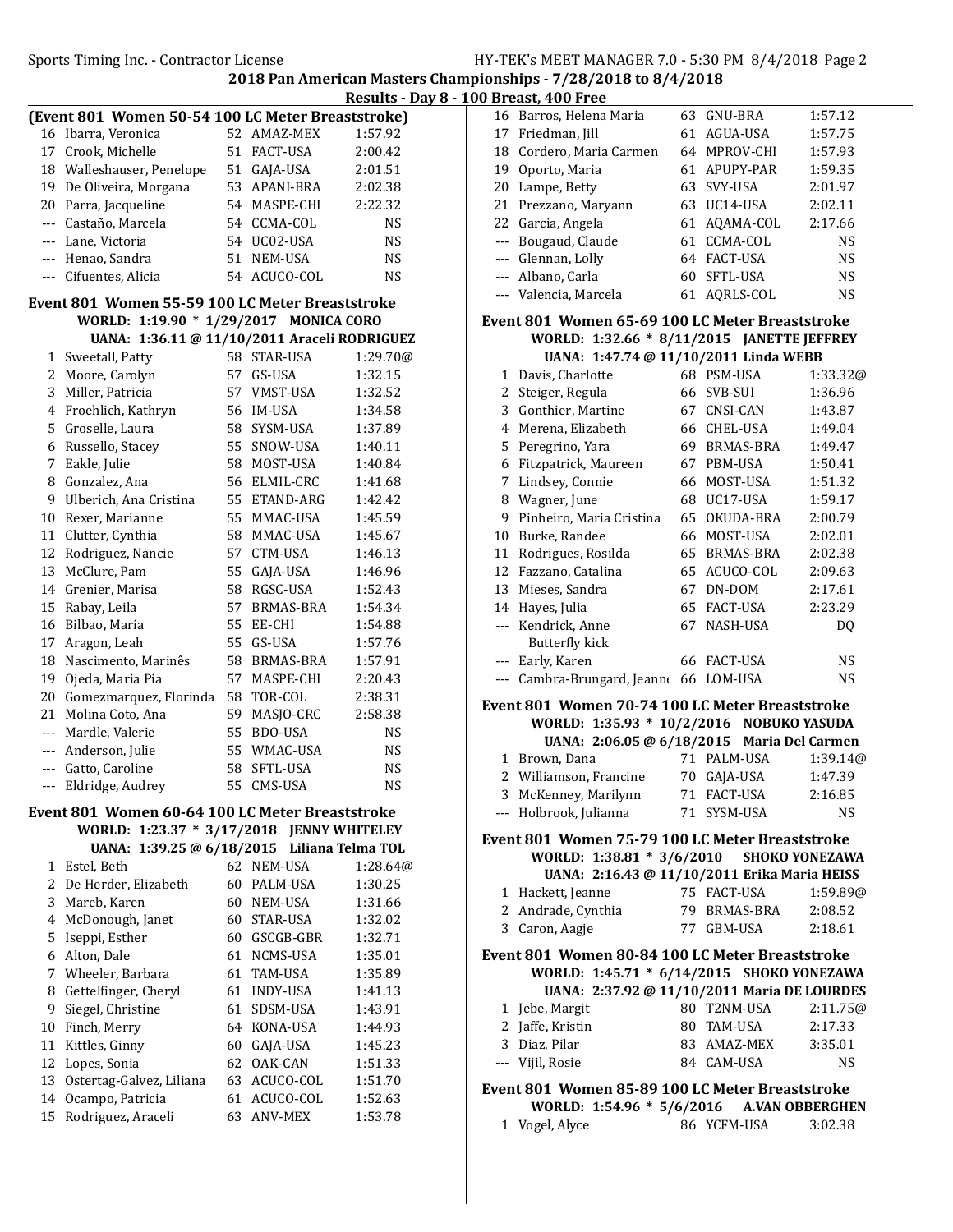Results - Day 8 - 100 Breast, 400 Free

| (Event 801 Women 85-89 100 LC Meter Breaststroke) |  |
|---------------------------------------------------|--|
| 2 Ferreira da Silva, Terezin 86 BRMAS-BRA 3:21.86 |  |
| Evant 802 Man 18-24 100 LC Mater Breaststroke     |  |

|   | Event 802 Men 18-24 100 LC Meter Breaststroke |    |                |           |  |  |
|---|-----------------------------------------------|----|----------------|-----------|--|--|
| 1 | Fujimori, Takeharu                            |    | 24 PSCM-USA    | 1:03.69   |  |  |
| 2 | Ryherd, William Seth                          | 20 | AAAA-USA       | 1:09.68   |  |  |
| 3 | Vallejos Barceló, Moisés                      |    | 20 ACUA-MEX    | 1:11.52   |  |  |
| 4 | Goeken, Philip                                |    | 22 AAAA-USA    | 1:13.27   |  |  |
|   | 5 Landi, Nicholas                             |    | 24 UC14-USA    | 1:14.20   |  |  |
| 6 | Burguera, Tomas                               |    | 22 CASLA-ARG   | 1:17.16   |  |  |
| 7 | Ramakrishnan, Ashwin                          |    | 21 GSC-USA     | 1:17.62   |  |  |
| 8 | Ramirez-Laureano, Emili                       |    | 24 SPORT-MEX   | 1:18.03   |  |  |
| 9 | Soules, Ian                                   |    | 23 AWLM-USA    | 1:42.82   |  |  |
|   | Mercado, Gianni                               |    | 20 AWLM-USA    | <b>NS</b> |  |  |
|   | --- Harwood, Caleb                            |    | 22 YCFM-USA    | <b>NS</b> |  |  |
|   | --- Reeder, John                              | 21 | PALM-USA       | <b>NS</b> |  |  |
|   | --- Kolb, William                             | 23 | <b>SKY-USA</b> | NS        |  |  |

## Event 802 Men 25-29 100 LC Meter Breaststroke WORLD: 1:02.18 \* 8/8/2013 C.BURCKLE

| Kukharskyi, Sergii      | 29 | MPNY-USA         | 1:04.82@                                 |
|-------------------------|----|------------------|------------------------------------------|
| Materniak, Eric         | 27 | <b>BERK-USA</b>  | 1:06.43                                  |
| Gonzales, Reese         | 27 | UC33-USA         | 1:07.62                                  |
| Thomas, Chandler        | 29 | NCMS-USA         | 1:08.70                                  |
| DeBrota, Anthony        | 29 | <b>INDY-USA</b>  | 1:08.79                                  |
| Sanchez Rios, Sergio    | 27 | ANV-MEX          | 1:09.44                                  |
| Hernandez Ordaz, Mario  | 27 | <b>DELFI-MEX</b> | 1:10.07                                  |
| Lanes, Osmar            | 28 | <b>GNU-BRA</b>   | 1:10.48                                  |
| Gonzalez Cueto, Ricardo | 25 | <b>IPN-MEX</b>   | 1:10.51                                  |
| Feczko, Nick            | 28 | <b>IM-USA</b>    | 1:11.27                                  |
| Denoon, Mosi            | 29 | TTO-TRI          | 1:11.49                                  |
| Davis, Joshua           | 28 | <b>IM-USA</b>    | 1:13.78                                  |
| Magazine, Andrew        | 28 | SKY-USA          | 1:14.27                                  |
| Oviedo, Matias          | 28 | CANOB-ARG        | 1:16.12                                  |
| Pulido, Alejandro       | 29 | <b>AU-MEX</b>    | 1:20.06                                  |
| Correa, Luis            | 27 | AOAMA-COL        | 1:25.86                                  |
| Barraza, Patricio       | 26 | SST-CHI          | 1:31.17                                  |
| Montero, Freddy         | 28 | <b>FENIX-DOM</b> | 1:38.65                                  |
| Vila, Peter             | 25 | <b>AWLM-USA</b>  | 1:45.64                                  |
| Oporto, Javier          | 28 | APUPY-PAR        | NS                                       |
| Sanchez Campos, Carlos  | 26 | BRZA-COL         | NS                                       |
|                         |    |                  | UANA: 1:06.10 @ 11/10/2011 Eric VERBERCK |

#### Event 802 Men 30-34 100 LC Meter Breaststroke WORLD: 1:02.39 \* 9/27/2015 RYO KOBAYASHI UANA: 1:09.16 @ 11/10/2011 Gustavo VOLKART

|    | $0.0001$ and $0.0001$ and $0.011$ and $0.0001$ and $0.001$ |    |              |          |
|----|------------------------------------------------------------|----|--------------|----------|
|    | 1 Yagi, Keisuke                                            |    | 32 DKTA-USA  | 1:05.04@ |
|    | 2 De Lima, Bruno                                           | 30 | BFR-BRA      | 1:06.34  |
|    | 3 Trossero, Carlos                                         |    | 31 CRC-ARG   | 1:07.62  |
|    | 4 Lentz, Graham                                            |    | 34 TOC-USA   | 1:07.88  |
|    | 5 Lucchesi Jr, Emilio                                      |    | 33 SPMAS-BRA | 1:07.90  |
| 6  | Rojas, Christopher                                         |    | 31 ACOUA-PAN | 1:10.36  |
| 7  | Capriles, Galvez                                           |    | 32 DN-DOM    | 1:11.12  |
| 8  | Benitez, Felipe                                            |    | 32 BATAN-ECU | 1:12.49  |
|    | 9 Suriano, Federico                                        |    | 31 AQUAS-ESA | 1:13.03  |
| 10 | Montero, Francisco                                         |    | 32 EE-CHI    | 1:14.09  |
| 11 | Snyder, Dan                                                |    | 34 UC45-USA  | 1:15.59  |
|    | 12 Graovac, Ljube                                          |    | 34 WEST-CAN  | 1:16.40  |

| 13 Rodriguez, Eddy     | 32 FENIX-DOM | 1:18.99   |
|------------------------|--------------|-----------|
| 14 Vazquez, Humberto   | 34 FMN-MEX   | 1:19.77   |
| 15 Esposto, Adrian     | 30 ACJ-ARG   | 1:23.46   |
| 16 Valles, Hector      | 31 CACH-MEX  | 1:24.24   |
| 17 Molina, Juan        | 33 DN-DOM    | 1:29.46   |
| --- Perez, Alejandro   | 32 CBLV-MEX  | <b>NS</b> |
| --- Barbero, Matias    | 30 UC14-USA  | <b>NS</b> |
| --- Shudrenko, Roman   | 31 FREE-USA  | <b>NS</b> |
| --- Ramirez, Agustin   | 34 ANV-MEX   | <b>NS</b> |
| --- Ritter, Adam       | 33 CSMT-USA  | <b>NS</b> |
| --- Cavanagh, Santiago | 33 SAMIX-BOL | NS        |

# Event 802 Men 35-39 100 LC Meter Breaststroke WORLD: 1:02.72 \* 10/25/2009 VLADISLAV BRAGIN

|       | UANA: 1:07.29 @ 6/18/2015 Rodrigo BARDI |    |                  |           |
|-------|-----------------------------------------|----|------------------|-----------|
| 1     | Dos Santos, Felipe                      | 39 | <b>PSCM-USA</b>  | 1:04.78@  |
| 2     | Trossero, Neri                          | 37 | CRC-ARG          | 1:07.79   |
| 3     | Vanderkaay, Christian                   | 36 | MICH-USA         | 1:08.04   |
| 4     | Brito, Denis                            | 36 | OKUDA-BRA        | 1:11.26   |
| 5     | Cardona Toro, Juan                      | 36 | PIRAT-CRC        | 1:11.35   |
| 6     | De Azevedo, Fabricio                    | 38 | BFR-BRA          | 1:11.96   |
| 7     | Garis, Damian                           | 39 | DAA-ARG          | 1:12.02   |
| 8     | Spoon, Ryan                             | 37 | CONN-USA         | 1:13.60   |
| 9     | Rodrigues, Rodrigo                      | 39 | PRAIA-BRA        | 1:15.21   |
| 10    | Danner, Brendan                         | 39 | <b>FAIR-USA</b>  | 1:17.01   |
| 11    | Souza, Vitor                            | 36 | BRMAS-BRA        | 1:17.61   |
| 12    | Beltran, Mauricio                       | 37 | <b>ANV-MEX</b>   | 1:20.27   |
| 13    | Lopez, Andres                           | 39 | REGAT-ECU        | 1:20.86   |
| 14    | Campos Salazar, Manuel                  | 38 | MASTE-CRC        | 1:23.85   |
| 15    | Gutierrez Labarthe, Jose                | 35 | LOMA-MEX         | 1:24.42   |
| 16    | Nguyen, Sonny                           | 39 | NCMS-USA         | 1:26.23   |
| 17    | Brenes, Oscar                           | 38 | CROL-CRC         | 1:26.42   |
| 18    | Sundstrom, Matthew                      | 35 | UC14-USA         | 1:28.63   |
| 19    | Nelson, Mark                            | 37 | UC32-USA         | 1:36.51   |
| ---   | Bohorquez, Luis                         | 37 | BCLB-COL         | DQ        |
|       | <b>Butterfly kick</b>                   |    |                  |           |
|       | Kotama, Mauricio                        | 36 | UJS-BRA          | NS        |
| $---$ | Berendson, Walter                       | 36 | <b>BER-PER</b>   | <b>NS</b> |
|       | Cassiano, Rodolfo                       | 36 | OKUDA-BRA        | <b>NS</b> |
| ---   | Adorno López, José                      | 37 | <b>APUPY-PAR</b> | <b>NS</b> |

## Event 802 Men 40-44 100 LC Meter Breaststroke WORLD: 1:03.60 \* 5/20/2012 VLADISLAV BRAGIN

|    | UANA: 1:09.63 @ 6/18/2015 Humberto Pechtel |    |                 |          |
|----|--------------------------------------------|----|-----------------|----------|
|    | 1 Urioste Denis, Luis                      | 40 | URIOS-MEX       | 1:08.18@ |
| 2  | Bardi, Rodrigo                             | 40 | SPMAS-BRA       | 1:08.36  |
| 3  | Velez, Jasson                              |    | 42 OLD1-USA     | 1:09.82  |
| 4  | Rey Fernandez, Julio                       | 40 | PAR-PAR         | 1:09.93  |
| 5. | Morris, Richard                            |    | 42 PRM-PUR      | 1:10.70  |
| 6  | Nogueira, Breno                            |    | 42 BFR-BRA      | 1:12.20  |
| 7  | Sartori, Nicolas                           | 40 | DAA-ARG         | 1:13.85  |
| 8  | Rodrigues Pitta, Rodrigo                   |    | 42 TTC-BRA      | 1:14.50  |
| 9  | McNelis, Michael                           | 43 | UC04-USA        | 1:16.85  |
| 10 | Jeanpierre, Charles                        |    | 42 AQUAS-ESA    | 1:17.42  |
| 11 | Castellanos, Rafael                        | 43 | AOUAS-ESA       | 1:17.87  |
| 12 | Baldwin, Craig                             | 44 | RMST-USA        | 1:18.06  |
| 13 | Navarro, Jeiko                             | 44 | ELMIL-CRC       | 1:18.42  |
| 14 | Silver, Isaac                              | 40 | <b>ENSW-USA</b> | 1:19.08  |
|    | 15 Bueter, Bryan                           |    | 42 NAM-USA      | 1:20.53  |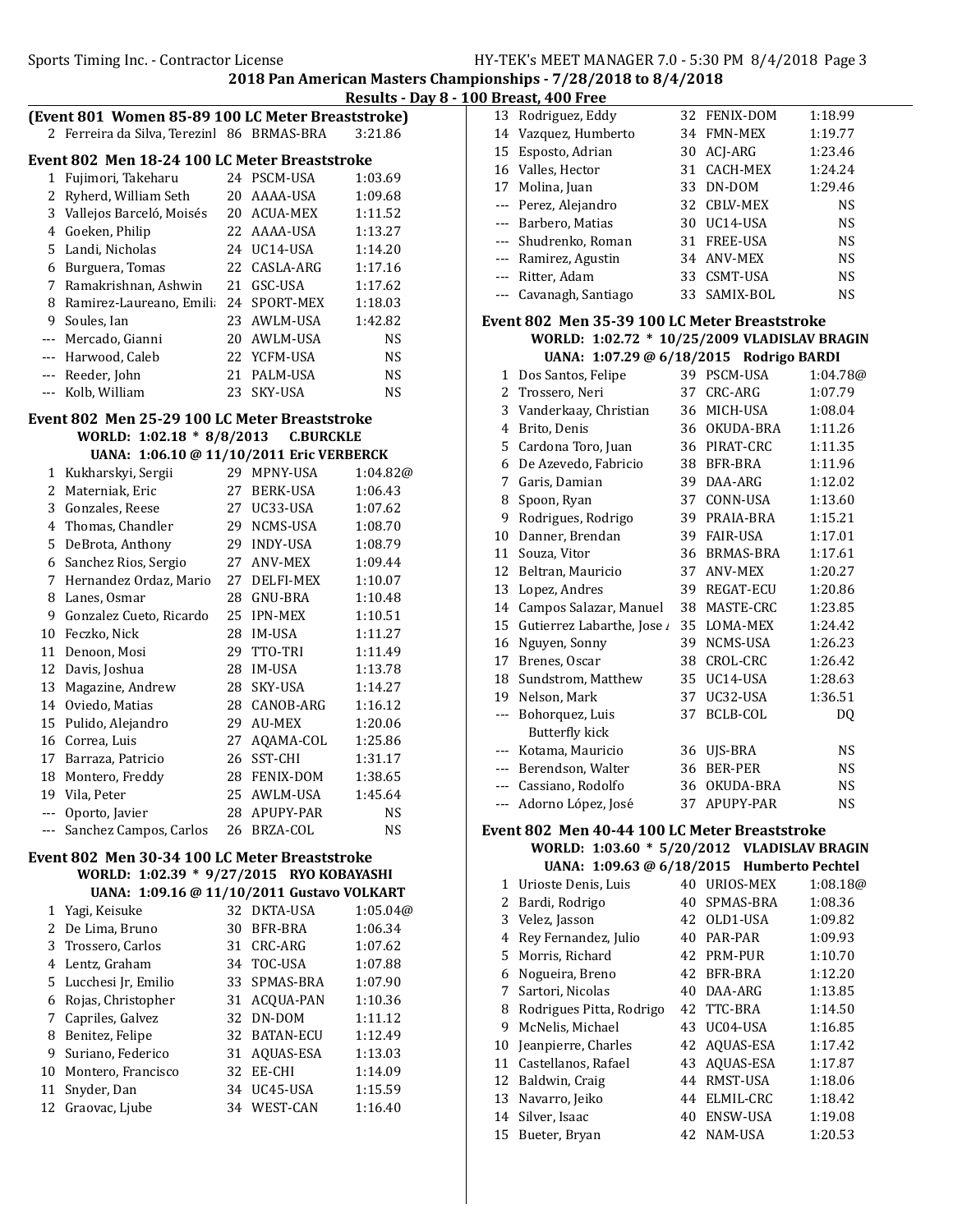### Results - Day 8 - 100 Breast, 400 Free

| (Event 802 Men 40-44 100 LC Meter Breaststroke) |                                                      |          |                             |           |
|-------------------------------------------------|------------------------------------------------------|----------|-----------------------------|-----------|
|                                                 | 16 Guerra, Efrain                                    |          | 40 DN-DOM                   | 1:22.79   |
| 17                                              | Camossato, Cristian                                  | 44       | OKUDA-BRA                   | 1:23.61   |
|                                                 | 18 Sandi, Alejandro                                  |          | 40 CROL-CRC                 | 1:26.80   |
| 19                                              | Brokke, Alejandro                                    | 41       | CROL-CRC                    | 1:33.40   |
| 20                                              | Pulgarin, Alejandro                                  |          |                             | 1:39.56   |
| 21                                              | Gutierrez, Manuel                                    |          | 44 AQAMA-COL<br>40 GOLD-USA | 1:40.88   |
|                                                 |                                                      |          | 40 ETAND-ARG                | <b>NS</b> |
|                                                 | --- Persson Truppel, Ricardo                         |          |                             |           |
|                                                 | --- Rada, Juan                                       |          | 42 BRZA-COL                 | <b>NS</b> |
|                                                 | --- Drungell, Chris                                  |          | 40 MOST-USA                 | <b>NS</b> |
|                                                 | --- Paredes Enciso, Luis                             |          | 43 PAR-PAR                  | <b>NS</b> |
| $- - -$                                         | Bonetti, Denis                                       | 42       | <b>GNU-BRA</b>              | NS        |
|                                                 | Event 802 Men 45-49 100 LC Meter Breaststroke        |          |                             |           |
| WORLD: 1:05.30 * 5/7/2016 VLADISLAV BRAGIN      |                                                      |          |                             |           |
|                                                 | UANA: 1:10.04 @ 6/18/2015 Roberto DOBIE              |          |                             |           |
| $1 \quad$                                       | Connolly, James                                      |          | 49 RICE-USA                 | 1:10.91   |
| 2                                               | Solano, Abraham                                      | 49       | JDP-ECU                     | 1:10.96   |
|                                                 | 3 Gobi, Luciano                                      | 45       | SPMAS-BRA                   | 1:11.97   |
|                                                 | 4 Larreburu, Mariano                                 |          | 46 UBCAR-ARG                | 1:15.28   |
| 5                                               | Sadovskyi, Vadym                                     |          | 49 NST-UKR                  | 1:17.62   |
|                                                 | 6 Sandi, Gustavo                                     |          | 46 MAKOS-CRC                | 1:17.91   |
|                                                 | 7 Herrold, David                                     |          | 49 TULS-USA                 | 1:19.11   |
|                                                 | 8 Doane, Michael                                     |          | 48 UMAC-USA                 | 1:19.82   |
| 9                                               | Schoenacker, Luis Gustav                             |          | 45 OKUDA-BRA                | 1:20.93   |
| 10 <sup>°</sup>                                 | Silva, Renato                                        | 46       | TTC-BRA                     | 1:21.11   |
|                                                 | 11 Cian, Franco                                      | 49       | AQRLS-COL                   | 1:21.36   |
|                                                 | 12 Gomez, Ruben                                      | 46       | SDCC-DOM                    | 1:21.42   |
| 13                                              | Mike, Adrian                                         |          | 49 TTO-TRI                  | 1:22.75   |
| 14                                              | Palacios, Henry                                      |          | 48 CDDQ-ECU                 | 1:22.87   |
| 15                                              | Ramirez, Rene                                        |          | 46 CDC-MEX                  | 1:24.49   |
|                                                 | 16 Casassus, Matias                                  |          | 46 EE-CHI                   | 1:25.42   |
| 17                                              | Marucco, Marcio                                      |          | 45 CC-BRA                   | 1:26.30   |
| 18                                              | Indriago, Omar                                       |          | 47 MV-VEN                   | 1:27.31   |
| 19                                              | Zaldivar, Luis                                       |          | 46 ETAND-ARG                | 1:28.11   |
|                                                 | 20 Kolbas, David                                     |          | 47 BGF-USA                  | 1:28.44   |
| 21                                              | Simone, Andres                                       |          | 46 CNSA-ARG                 | 1:30.29   |
| 22                                              | Bonilla, Carlos                                      | 45       | DN-DOM                      | 1:41.72   |
| 23                                              |                                                      | 46       | DN-DOM                      | 1:46.57   |
|                                                 | Feliz, Cristian                                      |          |                             |           |
|                                                 | --- Van Thielen, Mike                                | 47       | YCFM-USA                    | NS        |
|                                                 | --- Palace, Mark                                     | 45<br>45 | RMSC-USA                    | NS        |
|                                                 | --- Gallego Diaz, Jaime                              |          | AST-COL<br>NOVA-USA         | NS        |
|                                                 | --- West, Steve                                      | 46       |                             | NS        |
| $---$                                           | Leal, Marco                                          | 49       | <b>ANV-MEX</b>              | <b>NS</b> |
|                                                 | <b>Event 802 Men 50-54 100 LC Meter Breaststroke</b> |          |                             |           |
|                                                 | WORLD: 1:06.98 * 8/15/2014 DAVID GUTHRIE             |          |                             |           |
|                                                 | UANA: 1:17.61 @ 9/1/2007                             |          | <b>Glen SOCHACKY</b>        |           |
| 1                                               | Luebbe, James                                        | 51       | SKY-USA                     | 1:16.11@  |
| 2                                               | Mench, Edward                                        | 52       | SYSM-USA                    | 1:16.68   |
| 3                                               | Brandt, Mark                                         | 52       | IM-USA                      | 1:20.46   |
| 4                                               | Grigalek, Gabor                                      | 53       | <b>BDUC-HUN</b>             | 1:25.68   |
| 5                                               | Gómez, Marcelo                                       | 51       | CAA-ARG                     | 1:25.73   |
| 6                                               | Wyckoff, Benjamin                                    |          | 54 CONN-USA                 | 1:27.13   |
| 7                                               | Vazhnenin, Igor                                      |          | 54 DYNAM-RUS                | 1:29.24   |
| 8                                               | Vargas, Adolfo                                       |          | 50 ANV-MEX                  | 1:31.60   |
| 9                                               | Sheets, Eric                                         |          | 50 GTC-ECU                  | 1:31.75   |
| 10                                              | Málaga, Raul                                         | 50       | ETAND-ARG                   | 1:34.67   |
|                                                 |                                                      |          |                             |           |

| 11                                                 | Oviedo, Gonzalo                               | 50 | ETAND-ARG        | 1:42.95   |
|----------------------------------------------------|-----------------------------------------------|----|------------------|-----------|
|                                                    | 12 Summers, Scott                             |    | 51 EMSC-CAN      | 1:48.02   |
|                                                    | 13 Carnevale, Gabriel                         |    | 51 ELMIL-CRC     | 1:53.37   |
|                                                    | --- Livingston, Terry                         |    | 51 YCFM-USA      | <b>NS</b> |
|                                                    | --- Ortiz, German                             |    | 54 CCMA-COL      | NS        |
|                                                    |                                               |    |                  |           |
|                                                    | Event 802 Men 55-59 100 LC Meter Breaststroke |    |                  |           |
|                                                    | WORLD: 1:07.97 * 7/31/2015 DAVID GUTHRIE      |    |                  |           |
|                                                    | UANA: 1:18.07 @ 6/18/2015 Aldemar MORENO JI   |    |                  |           |
| 1                                                  | Harris, Gregory                               |    | 55 VMST-USA      | 1:10.84@  |
| 2                                                  | Guthrie, David                                | 58 | RICE-USA         | 1:14.22   |
| 3                                                  | Kochendorfer, James                           |    | 58 MINN-USA      | 1:16.63   |
|                                                    | 4 Gonzalez, Jorge                             |    | 55 UC14-USA      | 1:20.40   |
| 5                                                  | De La Torre, Guillermo                        | 57 | AQRLS-COL        | 1:20.67   |
| 6                                                  | Resende, Gilton                               | 56 | MRSW-BRA         | 1:21.72   |
| 7                                                  | Valencia, Alvaro                              | 59 | AQRLS-COL        | 1:22.45   |
| 8                                                  | Correa-Marrero, Pedro                         | 56 | PRM-PUR          | 1:22.55   |
| 9                                                  | Huber, Harald                                 |    | 59 VITAC-CHI     | 1:29.70   |
| 10                                                 | Mesa, Felipe                                  | 55 | CCMA-COL         | 1:33.68   |
|                                                    | 11 Vieira, Raul                               | 57 | TTO-TRI          | 1:38.69   |
| 12                                                 | Gaspar, Nelio                                 | 56 | TTC-BRA          | 1:42.91   |
| 13                                                 | Toral, Miguel                                 |    | 59 UC45-USA      | 1:54.77   |
|                                                    | --- Mercer, Rich                              |    | 55 YCFM-USA      | <b>NS</b> |
|                                                    | --- Aubrey, Michael                           |    | 57 HAFL-USA      | <b>NS</b> |
|                                                    | --- Vargas, Daniel                            |    | 58 ARIZ-USA      | <b>NS</b> |
|                                                    | --- Panzarino, Stephen                        | 57 | SYSM-USA         | <b>NS</b> |
|                                                    | --- Arroyo, Gustavo                           | 55 | MB-PAR           | <b>NS</b> |
|                                                    | Event 802 Men 60-64 100 LC Meter Breaststroke |    |                  |           |
| WORLD: $1:13.38 * 8/8/2013$<br><b>RICK COLELLA</b> |                                               |    |                  |           |
|                                                    |                                               |    |                  |           |
|                                                    | UANA: 1:22.65 @ 11/10/2011 Carlos Ramon AGUI  |    |                  |           |
| 1                                                  | Oxley, Gregory                                |    | 60 LASH-USA      | 1:15.25@  |
| 2                                                  | Dyer, Andy                                    | 60 | AWJ-USA          | 1:18.62   |
| 3                                                  | Neville, Richard                              |    | 62 FAST-USA      | 1:20.15   |
| 4                                                  | Von Hoffmann, Gerard                          |    | 62 SDSM-USA      | 1:20.96   |
| 5                                                  | Tuchler, Dave                                 |    | 60 UC13-USA      | 1:21.44   |
| 6                                                  | Holmberg, Tom                                 |    | 60 IM-USA        | 1:24.73   |
| 7                                                  | Ottinger, Harvey                              |    | 61 NEM-USA       | 1:26.34   |
| 8                                                  | Louie, Jamie                                  |    | 61 CMS-USA       | 1:27.08   |
| 9                                                  | Robinson, Keith                               |    | 60 CVMM-USA      | 1:29.21   |
| 10                                                 | Perez, John                                   | 60 | <b>CMPR-PUR</b>  | 1:30.22   |
| 11                                                 | Hektner, Eric                                 | 60 | TVM-USA          | 1:31.78   |
| $*12$                                              | Berendson, Romulo                             | 60 | BER-PER          | 1:32.31   |
| $*12$                                              | Anderson, Robert                              | 63 | PCCM-USA         | 1:32.31   |
| 14                                                 | Dueball, Steven                               | 64 | IM-USA           | 1:34.71   |
| 15                                                 | Rinaldini, Carlos                             | 60 | <b>UBCAR-ARG</b> | 1:34.95   |
| 16                                                 | Saumell, Carlos                               | 60 | ETAND-ARG        | 1:35.90   |
| 17                                                 | Costa, Roberto                                | 63 | GB-BRA           | 1:41.14   |
| 18                                                 | Glender, Carlos                               | 64 | NCMS-USA         | 1:45.39   |
| 19                                                 | Perez, Francisco                              | 62 | EE-CHI           | 1:49.79   |
| 20                                                 | Miller, Jamie                                 | 64 | NCMS-USA         | 2:59.71   |
| $---$                                              | Taber, Mike                                   | 61 | PBM-USA          | <b>NS</b> |
| ---                                                | Davis, Kern                                   | 64 | SPM-USA          | NS        |
| $\cdots$                                           | Berendson, Walter                             | 64 | BER-PER          | NS        |
| ---                                                | Assis, Eduardo                                | 60 | ECLLG-BRA        | NS        |
| $---$                                              | Wilson, David                                 | 64 | FACT-USA         | NS        |
| $--$                                               | Swenor, Gary                                  | 64 | DAM-USA          | NS        |
| $--$                                               | Anderson, Jay<br>Moreno, Al                   | 62 | MINN-USA         | NS        |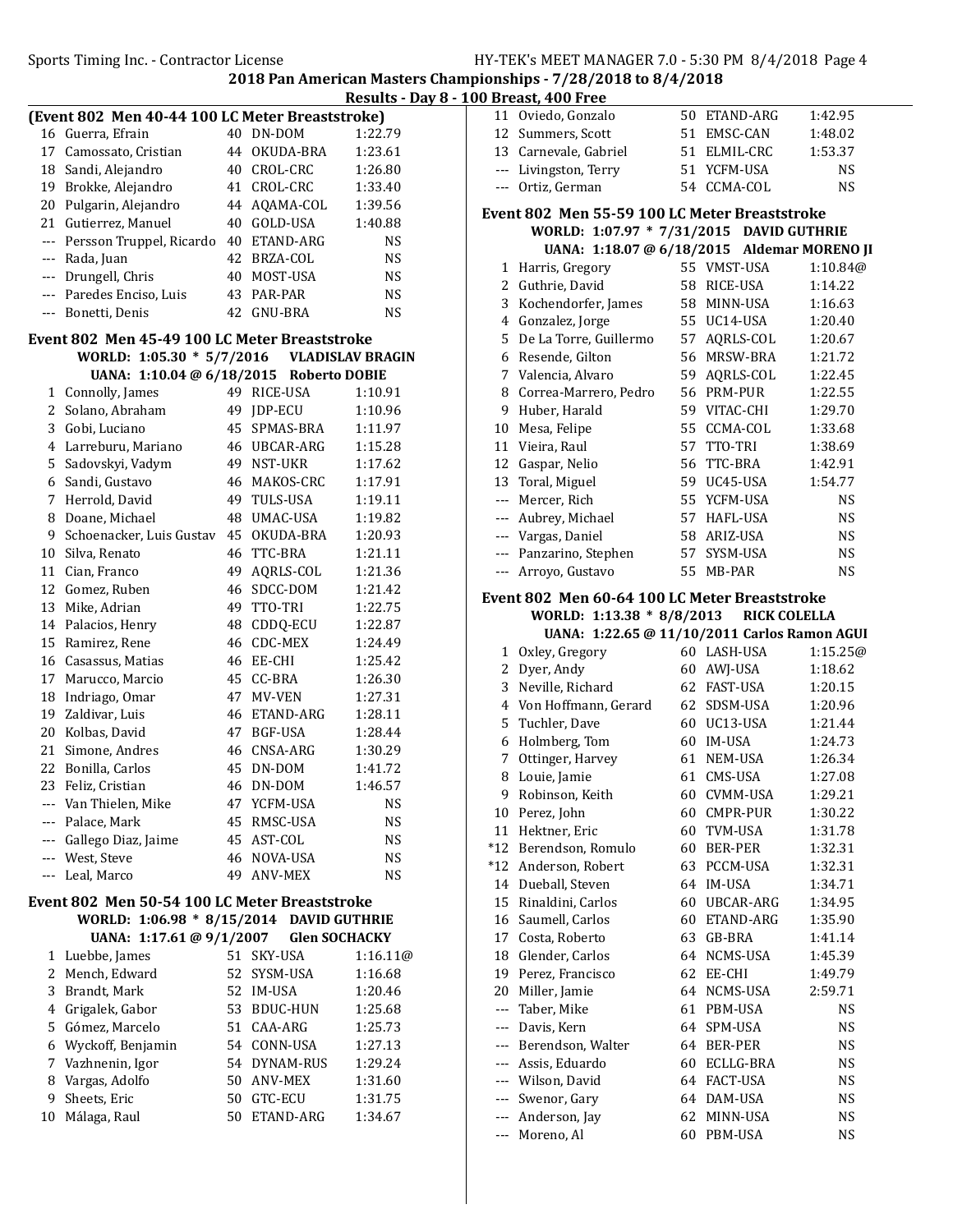Results - Day 8 - 100 Breast, 400 Free

|                |                                                                 |    |                             | Results - Day      |
|----------------|-----------------------------------------------------------------|----|-----------------------------|--------------------|
|                | (Event 802 Men 60-64 100 LC Meter Breaststroke)                 |    |                             |                    |
| $---$          | Seybold, Harvey                                                 |    | 64 IM-USA                   | <b>NS</b>          |
|                | Event 802 Men 65-69 100 LC Meter Breaststroke                   |    |                             |                    |
|                | WORLD: 1:14.77 * 8/5/2017 RICK COLELLA                          |    |                             |                    |
|                | UANA: 1:29.74 @ 11/10/2011 Alberto Marcello                     |    |                             |                    |
| $\mathbf{1}$   | Kerns, Hubie                                                    |    | 69 VCM-USA                  | 1:24.65@           |
|                | 2 Walker, Rick                                                  |    | 68 SYSM-USA                 | 1:24.76            |
| 3              | Martinez, Fernando                                              |    | 65 UC50-USA                 | 1:34.05            |
|                | 4 Barry, Michael                                                |    | 68 IAMA-USA                 | 1:34.12            |
| 5              | Martins, Pedro                                                  |    | 68 AMPD-BRA                 | 1:35.58            |
| 6              | Farias, Jose                                                    |    | 67 AMAZ-MEX                 | 1:36.78            |
| 7              | Samuel, Guilherme                                               |    | 66 OKUDA-BRA                | 1:37.84            |
|                | 8 Castro, Félix                                                 |    | 65 TERR-PER                 | 1:39.07            |
| 9              | Fine, Gary                                                      |    | 68 MINN-USA                 | 1:42.77            |
| 10             | McCord, John                                                    |    | 69 TNAQ-USA                 | 1:45.34            |
| 12             | 11 Woody, Leonard<br>Mejia, Sergio                              |    | 67 GAJA-USA<br>66 BRZA-COL  | 1:47.81            |
| 13             | Ganev, Anton                                                    |    | 68 BBWM-USA                 | 1:51.36<br>1:52.65 |
|                |                                                                 |    |                             |                    |
|                | Event 802 Men 70-74 100 LC Meter Breaststroke                   |    |                             |                    |
|                | WORLD: 1:23.63 * 8/18/2016 ROBERT STRAND                        |    |                             |                    |
|                | UANA: 1:31.04 @ 6/18/2015 Antonio Carlos OR                     |    |                             |                    |
| $\mathbf{1}$   | Peterson, Steven                                                |    | 72 PSM-USA                  | 1:31.34            |
|                | 2 Selna, Mike                                                   |    | 70 RIPT-USA                 | 1:34.07            |
| 3              | Reid, Joe                                                       |    | 70 GAJA-USA                 | 1:36.22            |
|                | 4 Gonzalez, Cesar                                               |    | 72 CCMA-COL                 | 1:41.40            |
|                | 5 Fuhr, Gerhard                                                 |    | 70 SGWO-GER                 | 1:46.31            |
| 6              | Ebel, Mark                                                      |    | 70 PCST-USA<br>70 ACUCO-COL | 1:59.25            |
|                | 7 Penilla-valencia, Gustavo<br>8 Cohen, Pinhas                  |    | 70 BRMAS-BRA                | 2:22.27<br>2:30.67 |
| 9              | Jasper, Stephen                                                 |    | 70 FACT-USA                 | 2:57.02            |
|                | --- Aguzzoli, Enio                                              |    | 72 GNU-BRA                  | DQ                 |
|                | One hand touch                                                  |    |                             |                    |
|                | --- Meneses, Francisco                                          |    | 72 BRMAS-BRA                | <b>NS</b>          |
|                | --- Ide, Yutaka                                                 |    | 71 PSCM-USA                 | <b>NS</b>          |
|                | --- Parsons, Roger                                              |    | 71 PBM-USA                  | <b>NS</b>          |
|                |                                                                 |    |                             |                    |
|                | Event 802 Men 75-79 100 LC Meter Breaststroke                   |    |                             |                    |
|                | WORLD: 1:27.74 * 8/18/2016 MIKE FRESHLEY                        |    |                             |                    |
| $\mathbf{1}$   | UANA: 1:52.23 @ 11/10/2011 Arnaldo GRACIA CO<br>Andersen, Peter |    | 75 SDSM-USA                 | 1:30.22@           |
| 2              | Freshley, Mike                                                  | 77 | SDSM-USA                    | 1:33.91            |
| 3              | Boak, Thomas                                                    |    | 75 WMST-USA                 | 1:39.52            |
| $\overline{4}$ | Burgess, Thom                                                   |    | 76 CMS-USA                  | 1:52.92            |
| 5              | Schenk, Martin                                                  |    | 76 FACT-USA                 | 1:53.68            |
| 6              | Pohlmann, John                                                  |    | 75 SLAM-USA                 | 2:05.61            |
|                | 7 Diehl, David                                                  |    | 77 1776-USA                 | 2:49.09            |
|                | --- Messineo, Doug                                              |    | 78 BDO-USA                  | <b>NS</b>          |
|                | --- Takarada, Osamu                                             | 76 | RECIU-BRA                   | NS                 |
|                |                                                                 |    |                             |                    |
|                | Event 802 Men 80-84 100 LC Meter Breaststroke                   |    |                             |                    |
|                | WORLD: 1:34.43 * 8/15/2017 BELA FABIAN                          |    |                             |                    |
| 1              | UANA: 2:22.83 @ 11/10/2011 Angel WONG<br>Heineken, Wolf         |    | 80 BRMAS-BRA                | 1:50.19@           |
| $\overline{c}$ | Zani, William                                                   |    | 80 FACT-USA                 | 1:52.50            |
| 3              | Fleming, Jack                                                   |    | 83 USF-USA                  | 1:56.75            |
|                | 4 Wiedamann, Karl                                               |    | 80 GOLD-USA                 | 1:57.67            |
| 5              | Stolz, Hal                                                      | 84 | GAJA-USA                    | 1:58.60            |
|                |                                                                 |    |                             |                    |
|                |                                                                 |    |                             |                    |

|             | 6 Marchbanks, Jerry                           |    | 83 PBM-USA   | 2:07.24                  |
|-------------|-----------------------------------------------|----|--------------|--------------------------|
|             | 7 Wendel, Hans                                |    | 82 MESC-USA  | 2:24.15                  |
|             | 8 Sirbu, Victor                               |    | 81 YCFM-USA  | 2:41.75                  |
|             | 9 Gorwitz, Nahum                              |    | 82 SFTL-USA  | 2:49.06                  |
|             | --- Arguedas Falconi, Italo                   |    | 83 PMS-PER   | <b>NS</b>                |
|             | --- Coles, Bill                               |    | 83 SDSM-USA  | NS                       |
|             |                                               |    |              |                          |
|             | Event 802 Men 85-89 100 LC Meter Breaststroke |    |              |                          |
|             |                                               |    |              |                          |
|             | 1 Best, Bob                                   |    | 86 SDSM-USA  | 2:03.66                  |
|             | 2 Monné, John                                 |    | 88 ETOB-CAN  | 2:28.28                  |
|             | 3 Weatherbee, Charles                         |    | 86 FMM-USA   | 2:48.02                  |
|             | --- Sanguily, Manolo                          |    | 85 SFTL-USA  | <b>NS</b>                |
|             | --- Ralph, Gordon                             |    | 87 FACT-USA  | <b>NS</b>                |
|             | Event 802 Men 90-94 100 LC Meter Breaststroke |    |              |                          |
|             | WORLD: 2:05.18 * 6/5/2015 KARL HAUTER         |    |              |                          |
|             | 1 Llano, Emiliano                             |    | 91 AMAZ-MEX  | 5:00.76                  |
|             | 2 Shannon, Baker                              |    | 93 WMST-USA  | 5:33.68                  |
|             | --- Corse, John                               |    | 94 FACT-USA  | <b>NS</b>                |
|             |                                               |    |              |                          |
|             | Event 803 Women 18-24 400 LC Meter Freestyle  |    |              |                          |
|             | 1 Ferris, Chloe                               |    | 18 MALLO-IRL | 5:10.36                  |
|             | 2 Bennett, Sara                               |    | 20 IAMA-USA  | 5:13.53                  |
|             | 3 Salazar Gudiño, Tessa                       |    | 18 LEOMA-MEX | 5:54.66                  |
|             | 4 Garduño, Nancy Paola                        |    | 23 AMAZ-MEX  | 6:47.99                  |
| ---         | Morgan, Samantha                              |    | 22 PBM-USA   | <b>NS</b>                |
|             | Event 803 Women 25-29 400 LC Meter Freestyle  |    |              |                          |
|             | WORLD: 4:18.62 * 6/18/2011 SOPHIE CASSON      |    |              |                          |
|             | UANA: 4:51.82 @ 11/10/2011 Michell SAVCHENKA  |    |              |                          |
|             | 1 Nakagaki, Jovana                            |    | 25 SBC-BRA   | 4:44.47@                 |
|             | 2 Stefandl, Michelle                          |    | 25 CRSC-USA  | 4:50.61                  |
|             | 3 Kutac, Carleigh                             |    | 28 DADS-USA  | 4:53.92                  |
|             | 4 Dortas, Rafaella                            |    | 27 OKUDA-BRA | 4:54.86                  |
|             | 5 Lampe, Corinne                              |    | 27 SVY-USA   |                          |
|             |                                               |    |              |                          |
|             |                                               |    |              | 5:17.22                  |
|             | 6 Guerra, Mariela                             |    | 29 SFTL-USA  | 5:25.86                  |
|             | 7 Fragoso, María                              |    | 28 SST-CHI   | 5:32.52                  |
|             | 8 Castillo, Emilia                            |    | 26 SST-CHI   | 5:37.90                  |
|             | --- Kloppe, Kelly                             |    | 28 YCFM-USA  | <b>NS</b>                |
| ---         | De Steur, Alienor                             | 25 | TECH-CAN     | <b>NS</b>                |
|             | --- Coronado Robledo, Vanes                   |    | 25 PIRTM-MEX | NS                       |
|             | --- Bartley, Sarah                            |    | 26 GSMS-USA  | <b>NS</b>                |
|             | --- Erazo Aristizabal, Jessica                |    | 29 DELV-COL  | <b>NS</b>                |
|             | Event 803 Women 30-34 400 LC Meter Freestyle  |    |              |                          |
|             | WORLD: 4:18.63 * 7/16/2011 DAWN HECKMAN       |    |              |                          |
|             | UANA: 4:44.91 @ 6/18/2015                     |    |              | <b>Maria Celeste PUN</b> |
| $1\,$       | Parker, Emily                                 |    | 33 SDSM-USA  | 4:38.06@                 |
| $2^{\circ}$ | Huber, Stacey                                 |    | 30 GSC-USA   | 4:52.26                  |
| 3           | Nakagaki, Mariana                             |    | 30 SBC-BRA   | 4:54.33                  |
|             | 4 Paz, Suzani                                 |    | 33 BRMAS-BRA | 4:56.08                  |
|             | 5 Tonelli, Marlena                            |    | 30 SWED-USA  | 5:10.20                  |
|             | 6 McGraw, Kathleen                            |    | 32 TOC-USA   | 5:13.46                  |
|             | 7 Chinn, Sarah                                |    | 34 MAM-USA   | 5:18.50                  |
| 8           | Young, Charley                                | 31 | AGUA-USA     | 5:20.08                  |
| 9           | Dixon, Jill                                   |    | 32 UC02-USA  | 5:25.60                  |
| $10\,$      | Flessert, Amy                                 |    | 34 NORT-USA  | 5:35.69                  |

12 Jimenez, Mahelet 34 FMN-MEX 5:43.29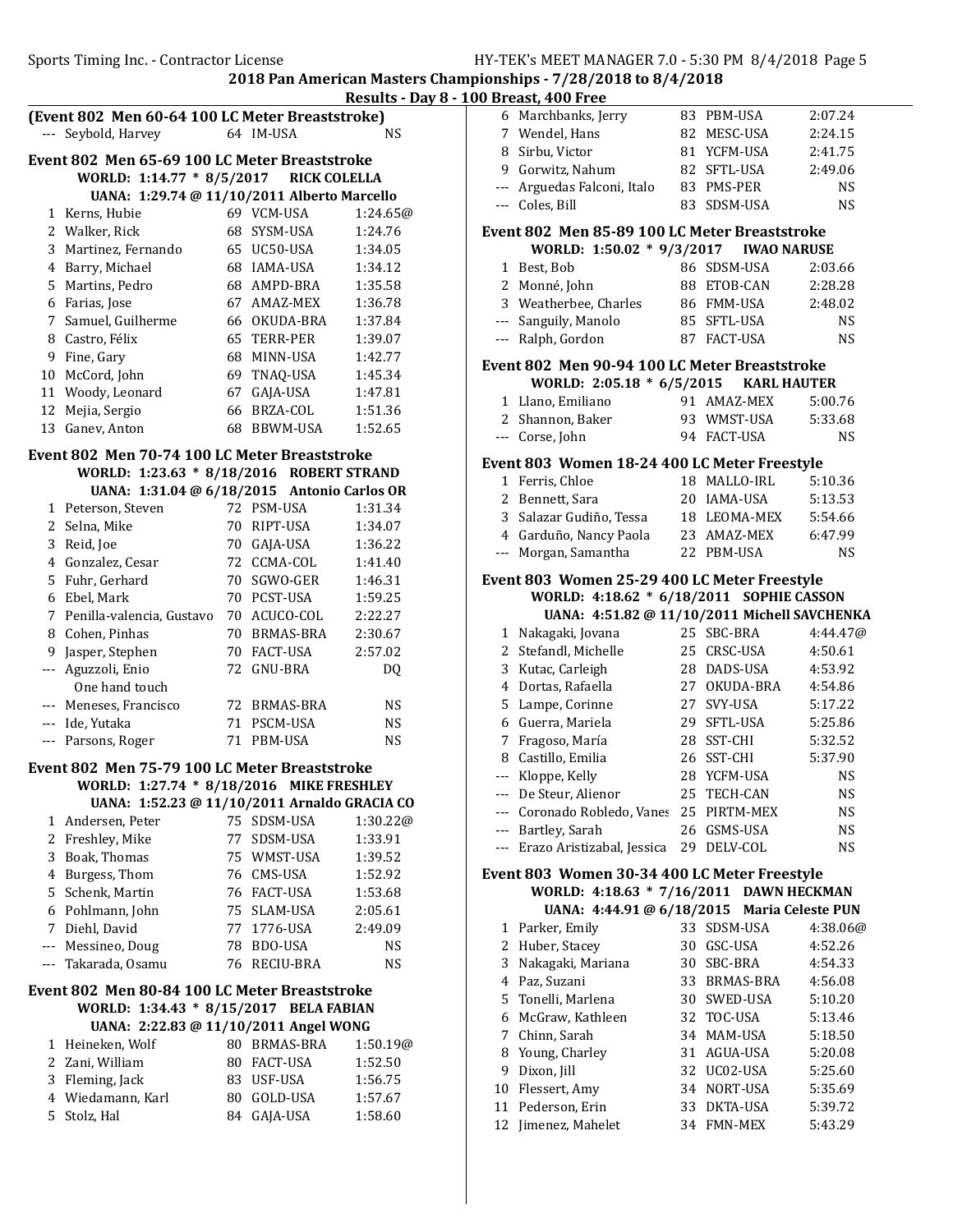Pay 8 - 100 Breast, 400 Free

|       |                                                                           |    |                        | <b>Results - D</b>     |
|-------|---------------------------------------------------------------------------|----|------------------------|------------------------|
|       | (Event 803 Women 30-34 400 LC Meter Freestyle)                            |    |                        |                        |
| 13    | Campbell, Patricia                                                        |    | 34 UC45-USA            | 5:52.21                |
|       | 14 Karas, Stefanie                                                        |    | 30 CONN-USA            | 5:59.13                |
| 15    | Hall, Johannah                                                            |    | 30 SPM-USA             | 6:03.01                |
|       | 16 Monge Quiros, Paola                                                    |    | 31 MASJO-CRC           | 7:23.90                |
|       | 17 Garro Cordero, Maria                                                   |    | 32 MASJO-CRC           | 7:37.09                |
|       | --- Villalobos Molina, Tatiana                                            |    | 31 MASTE-CRC           | NS                     |
|       | --- Hillard, Karen                                                        |    | 34 RMST-USA            | NS                     |
|       | --- Reyes Madriñan, Marlene                                               |    | 30 CBLV-MEX            | NS                     |
|       | --- Colwill, Chelsea                                                      |    | 30 SPM-USA             | NS                     |
| $---$ | Murphy, Siobhan                                                           |    | 32 SFTL-USA            | <b>NS</b>              |
|       | Event 803 Women 35-39 400 LC Meter Freestyle                              |    |                        |                        |
|       | WORLD: 4:26.17 * 8/10/1997                                                |    | <b>K.PIPES-NEILSEN</b> |                        |
|       | UANA: 4:46.64 @ 7/1/2015                                                  |    | <b>Nadine DAY</b>      |                        |
|       | 1 Furtado Victor dos S, M                                                 |    | 35 OKUDA-BRA           | 5:14.29                |
|       | 2 Ramírez Cavazos, Leticia                                                |    | 38 TYM-MEX             | 5:19.66                |
| 3     | Figueira, Nahone                                                          |    | 37 OKUDA-BRA           | 5:19.98                |
|       | 4 Camarena, Nahiely                                                       |    | 35 MCDP-MEX            | 5:23.10                |
| 5     | Curiel, Vianney                                                           |    | 35 COLI-MEX            | 5:34.68                |
|       | 6 de Pablo Travisany, Carol                                               |    | 39 EE-CHI              | 6:05.42                |
| 7     | Gontijo, Anna Carolina                                                    |    | 39 OKUDA-BRA           | 6:21.18                |
|       | 8 Rose, Leanne                                                            |    | 35 ADMS-USA            | 6:34.96                |
| 9     | Stotts, Maria                                                             |    | 36 NEM-USA             | 7:25.29                |
|       | 10 Amell, Ana                                                             |    | 39 DN-DOM              | 7:41.19                |
|       | 11 Haro, Susana                                                           |    | 39 DN-DOM              | 9:11.23                |
|       | --- Hoffman, Stephanie                                                    |    | 38 RMST-USA            | NS                     |
|       | --- Whitney, Ashley                                                       | 39 | NASH-USA               | NS                     |
|       | Event 803 Women 40-44 400 LC Meter Freestyle                              |    |                        |                        |
|       | WORLD: 4:22.87 * 8/13/2011 JANET EVANS                                    |    |                        |                        |
|       | UANA: 4:48.00 @ 6/12/2013                                                 |    | <b>MelissA VALAS</b>   |                        |
|       | 1 Bertelink, Cindy                                                        |    | 43 ETOB-CAN            | 4:38.42@               |
|       | 2 D'Amboise, Marie-Eve                                                    |    | 40 STL-CAN             | 4:51.40                |
|       | 3 Cohen, Cecy                                                             |    | 44 CDI-MEX             | 4:57.73                |
|       | 4 Keeler, Susan                                                           |    | 40 STAN-USA            | 5:03.54                |
|       | 5 Ella, Ellen                                                             |    | 40 PSM-USA             | 5:04.46                |
| 6     | Maidenberg, Eve                                                           |    | 42 MAM-USA             | 5:05.68                |
| 7     | Crusco, Kysa                                                              |    | 42 NEM-USA             | 5:07.84                |
|       | 8 Valle, Valerie                                                          | 41 | SPM-USA                | 5:14.23                |
|       | 9 Woodworth, Sarah                                                        |    | 44 WEST-CAN            | 5:14.44                |
|       | 10 Carné, Clara                                                           |    | 44 SCARG-ARG           | 6:17.92                |
|       | --- Aten, Rebecca                                                         |    | 42 SYSM-USA            | NS                     |
|       | --- Schwartz, Melissa                                                     |    | 41 THOR-USA            | NS                     |
|       | --- Valle, Beatriz                                                        |    | 40 CAMEC-ECU           | NS                     |
|       | --- Bruce, Stacey                                                         |    | 44 PALM-USA            | NS                     |
| ---   | Da Silva, Vaneide                                                         |    | 44 APANI-BRA           | NS                     |
|       |                                                                           |    |                        |                        |
|       | Event 803 Women 45-49 400 LC Meter Freestyle<br>WORLD: 4:35.84 * 9/6/2008 |    |                        | <b>K.PIPES-NEILSEN</b> |
|       | UANA: 4:48.50 @ 6/12/2013 Charlotte PETERSE                               |    |                        |                        |
| 1     | Poll, Claudia                                                             |    | 46 ELMIL-CRC           | 4:38.20@               |
|       | 2 Duque Correa, Diana                                                     |    | 46 DN-DOM              | 5:03.20                |
|       | 3 Texel, Paula                                                            |    | 48 SPM-USA             | 5:18.78                |
|       | 4 Wreski, Julia                                                           |    | 47 UC14-USA            | 5:25.90                |
| 5     | Rojas, Jenny                                                              |    | 47 CROL-CRC            | 5:36.24                |
|       | 6 de Laat, Marcela                                                        |    | 46 ETOB-CAN            | 5:39.12                |
| 7     | Varlas, Melissa                                                           | 45 | SYSM-USA               | 5:55.70                |
|       |                                                                           |    |                        |                        |
|       |                                                                           |    |                        |                        |

| 8        | Nakagawa, Angela                                   | 47 | PEMA-PER          | 5:55.95           |
|----------|----------------------------------------------------|----|-------------------|-------------------|
| 9        | Monge, Marta                                       |    | 47 ELMIL-CRC      | 5:58.27           |
| $10\,$   | Urdapilleta, Karla                                 | 45 | LRC-MEX           | 6:01.29           |
| 11       | Oliveira, Jeanne                                   | 47 | UJS-BRA           | 6:21.84           |
|          | 12 Holbrook, Dana                                  | 45 | SKY-USA           | 7:59.67           |
|          | --- Gulfo Gonzalez, Paola                          |    | 45 BRZA-COL       | <b>NS</b>         |
|          | --- Aramburo, Eliana                               | 46 | OPTA-COL          | <b>NS</b>         |
| $---$    | Denison, Stephanie                                 | 48 | DAM-USA           | <b>NS</b>         |
|          | Event 803 Women 50-54 400 LC Meter Freestyle       |    |                   |                   |
|          | WORLD: 4:40.66 * 8/11/2013 JILL HERNANDEZ          |    |                   |                   |
|          | UANA: $4:55.20 \text{ } \textcircled{a} 6/12/2013$ |    | <b>Eney JONES</b> |                   |
|          | 1 Campbell, Patricia                               |    | 54 RIDG-USA       | 4:57.04           |
|          | 2 Petersen, Charlotte                              |    | 54 SPM-USA        | 5:01.46           |
|          | 3 Venne, Chantal                                   |    | 54 STL-CAN        | 5:13.32           |
|          | 4 Salazar, Lynn                                    |    | 52 NCMS-USA       | 5:14.41           |
| 5        | Simons, Linda                                      |    | 53 CTM-USA        | 5:19.95           |
| 6        | Chapdelaine, Josee                                 |    | 51 CAMO-CAN       | 5:22.23           |
| 7        | Weiderman, Jennifer                                |    | 52 CVMM-USA       | 5:30.20           |
| 8        | Morrisseau, AnnMarie                               | 50 | T2NM-USA          | 5:35.41           |
| 9        | Clark, Dawn                                        |    | 54 SPM-USA        | 5:41.48           |
| 10       | Mendoza, Maria                                     | 52 | SPORT-MEX         | 5:57.23           |
|          | 11 Schwartz, Jodi                                  | 50 | SPM-USA           | 6:03.08           |
| 12       | Hernandez, Rebeca                                  |    | 50 PIRAT-CRC      | 6:07.30           |
| 13       | Bigoni, Vivian                                     |    | 53 ENDUR-BRA      | 6:28.37           |
|          | 14 Ferrari, Andrea                                 | 53 | MLZ-ARG           | 6:31.07           |
| 15       | Chutrau, Paula                                     |    | 54 ETAND-ARG      | 6:40.88           |
| 16       | Goodwin, Cathy                                     |    | 53 PBM-USA        | 6:43.36           |
| 17       | Escandon Guarnizo, Mari                            | 53 | ACUCO-COL         | 6:55.53           |
| $18\,$   | Assis, Welma                                       |    | 51 BRMAS-BRA      | 7:24.83           |
| 19       | Crook, Michelle                                    | 51 | FACT-USA          | 7:43.94           |
| 20       | Samberg, Amy                                       | 54 | DDSA-USA          | 9:04.67           |
| 21       | De Oliveira, Morgana                               | 53 | APANI-BRA         | 9:55.60           |
|          | --- Walleshauser, Penelope                         | 51 | GAJA-USA          | <b>NS</b>         |
|          | --- Sancan Quinde, Laura                           | 50 | <b>FENA-ECU</b>   | <b>NS</b>         |
| $---$    | Bogue, Sherri                                      | 54 | SPM-USA           | <b>NS</b>         |
|          | Event 803 Women 55-59 400 LC Meter Freestyle       |    |                   |                   |
|          | WORLD: 4:43.41 * 7/10/2016 LYNN MARSHALL           |    |                   |                   |
|          | UANA: 5:22.51 @ 6/18/2015                          |    |                   | Maria Esperanza H |
| 1        | Ciampa-Wise, Cindy                                 | 58 | SKY-USA           | 5:16.70@          |
| 2        | Castro Neri, Leticia                               | 58 | ANV-MEX           | 5:23.48           |
| 3        | Cabada, Maria                                      | 55 | ELMIL-CRC         | 5:54.89           |
| 4        | Miller, Patricia                                   | 57 | VMST-USA          | 5:55.65           |
| 5        | Cuda, Suzanne                                      | 58 | MOST-USA          | 5:59.67           |
| 6        | Milani, Mara                                       | 59 | ENDUR-BRA         | 6:25.13           |
| 7        | Gallardo, Myriam                                   | 57 | QB-CHI            | 6:33.85           |
| 8        | Hooe, Donna                                        | 56 | GAJA-USA          | 6:55.43           |
| 9        | Christensen, Rebecca                               | 57 | FACT-USA          | 7:44.26           |
| 10       | Clavijo, Teresa                                    | 57 | DELMA-VEN         | 8:55.79           |
| 11       | Da Silva, Josiane                                  | 57 | BRMAS-BRA         | 9:26.77           |
| 12       | Molina Coto, Ana                                   | 59 | MASJO-CRC         | 10:34.06          |
| $\cdots$ | Jones, Eney                                        | 58 | PBM-USA           | NS                |
| $---$    | Irish Bostic, Linda                                | 55 | PBM-USA           | NS                |
| $--$     | Eicks, Stacey                                      | 59 | WMST-USA          | SCR               |
| $---$    | Parker Palace, Kelly                               | 57 | RMSC-USA          | SCR               |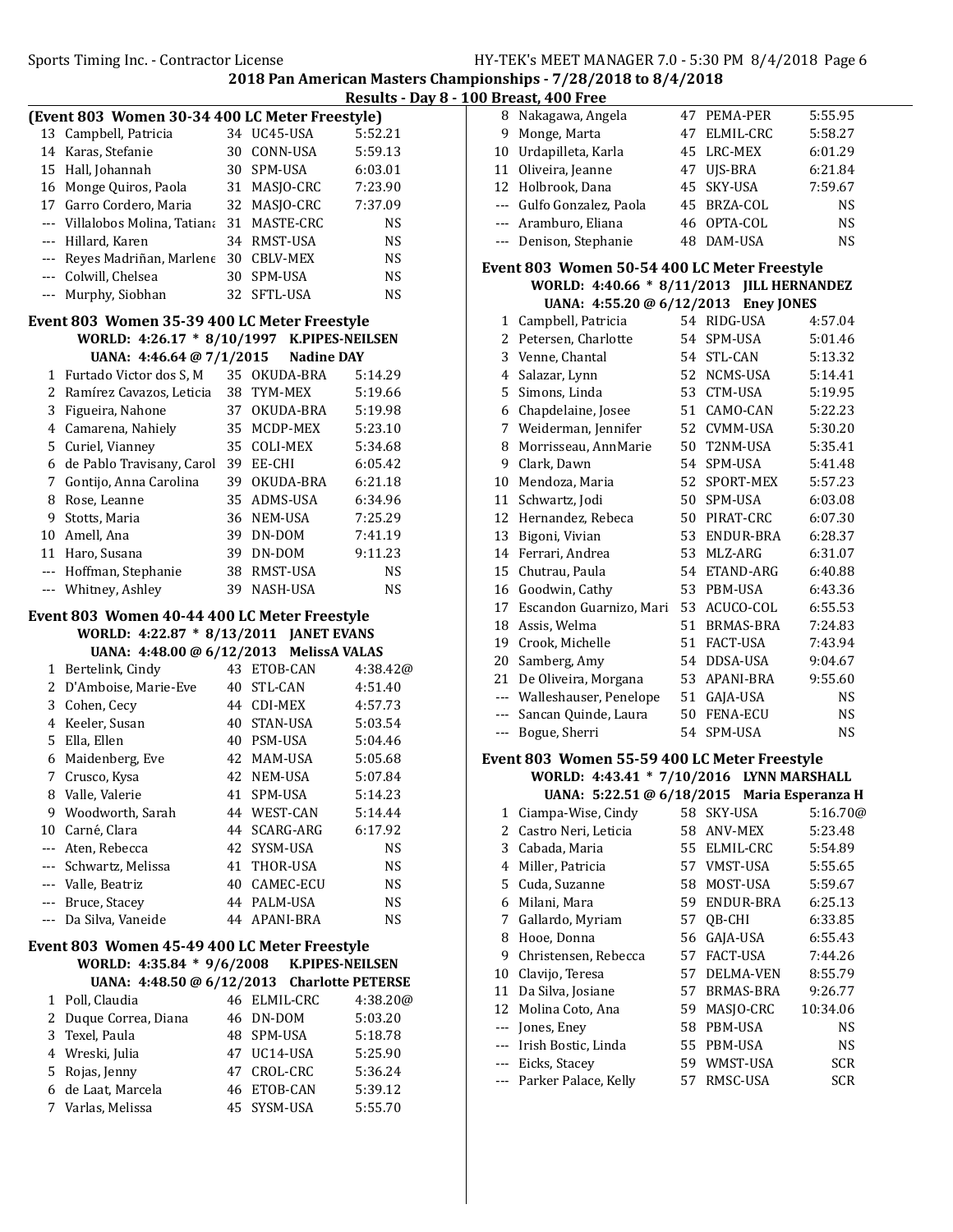2018 Pan American Masters Championships - 7/28/2018 to 8/4/2018 Results - Day 8 - 100 Breast, 400 Free

| Event 803 Women 60-64 400 LC Meter Freestyle<br>WORLD: 4:59.82 * 8/12/2012 LAURA VAL |                                              |    |                            |                    |
|--------------------------------------------------------------------------------------|----------------------------------------------|----|----------------------------|--------------------|
|                                                                                      |                                              |    |                            |                    |
|                                                                                      | UANA: 6:26.60 @ 11/10/2011 Juvita DE L.V.P   |    | 60 WMAC-USA                |                    |
|                                                                                      | 1 Alioto, Laurie                             |    |                            | 5:31.01@           |
| 2                                                                                    | Estel, Beth                                  |    | 62 NEM-USA                 | 5:35.06            |
| 3                                                                                    | Burton, Tamara                               |    | 60 PBM-USA                 | 5:40.16            |
| 4                                                                                    | Iseppi, Esther                               |    | 60 GSCGB-GBR               | 5:41.55            |
| 5                                                                                    | LaFountain, Darcy                            |    | 63 PBM-USA                 | 5:48.09            |
|                                                                                      | 6 Steinmann, Sharon                          |    | 60 SPM-USA<br>61 GOLD-USA  | 5:55.26            |
|                                                                                      | 7 Devanney, Celia                            |    |                            | 6:00.21            |
| 8                                                                                    | McNulty, Barbara<br>Finch, Merry             |    | 61 FACT-USA<br>64 KONA-USA | 6:05.22<br>6:12.29 |
| 9<br>10                                                                              | Harrelson, Jo Ann                            |    | 62 SPM-USA                 | 6:24.14            |
|                                                                                      |                                              |    | 63 UC14-USA                |                    |
| 11                                                                                   | Prezzano, Maryann                            |    | 60 ACUCO-COL               | 7:01.28<br>7:40.08 |
| 13                                                                                   | 12 Restrepo, Maria<br>Cordero, Maria Carmen  |    | 64 MPROV-CHI               | 7:49.80            |
|                                                                                      |                                              |    | 63 FACT-USA                |                    |
|                                                                                      | 14 Grossman, Gail                            |    | 60 ACUCO-COL               | 8:01.39<br>8:26.82 |
|                                                                                      | 15 Rico, Olga<br>--- Gomes, Maria            |    | 64 CMSP-BRA                | NS                 |
|                                                                                      |                                              |    | 62 NTC-USA                 | <b>NS</b>          |
|                                                                                      | --- Betts, Nancy<br>Grilli, Tracy            |    | 61 NEM-USA                 | <b>NS</b>          |
| ---                                                                                  |                                              |    |                            |                    |
|                                                                                      | Event 803 Women 65-69 400 LC Meter Freestyle |    |                            |                    |
|                                                                                      | WORLD: 5:20.83 * 7/15/2017 LAURA VAL         |    |                            |                    |
|                                                                                      | UANA: 6:48.98 @ 6/18/2015 Rosa Victori VENT  |    |                            |                    |
| 1                                                                                    | Hare, Fran                                   |    | 68 PBM-USA                 | 5:52.74@           |
| $\overline{c}$                                                                       | Rust, Catherine                              |    | 65 PBM-USA                 | 6:02.05            |
| 3                                                                                    | Halfacre, Susan                              |    | 66 GSC-USA                 | 6:07.90            |
| 4                                                                                    | Canaval, Ana                                 |    | 67 TERR-PER                | 6:36.40            |
| 5                                                                                    | Zirger, Brigitte                             |    | 66 MICH-USA                | 6:46.28            |
| 6                                                                                    | Evans, Merry                                 |    | 67 FACT-USA                | 7:23.69            |
| 7                                                                                    | Baiocchi, Marise                             |    | 65 BRMAS-BRA               | 7:28.69            |
| 8                                                                                    | Dennis, Martha                               |    | 66 YCFM-USA                | 7:37.01            |
| 9                                                                                    | Wagner, June                                 |    | 68 UC17-USA                | 7:47.38            |
| 10                                                                                   | Magalhaes, Helane                            |    | 67 DSTAK-BRA               | 7:49.63            |
|                                                                                      | 11 Kendrick, Anne                            |    | 67 NASH-USA                | 8:11.53            |
|                                                                                      | 12 Barrios, Gloria                           |    | 67 AQAMA-COL               | 8:32.72            |
|                                                                                      | 13 Sellers, Melanie                          |    | 66 OLD1-USA                | 10:15.26           |
|                                                                                      | 14 Navaroli, Davenia                         |    | 66 CAM-USA                 | 11:05.23           |
| 15                                                                                   | Jinesta Arias, Marta                         | 65 | MASJO-CRC                  | 14:02.77           |
| $--$                                                                                 | Erickson, Martha                             | 67 | NASH-USA                   | NS                 |
| $--$                                                                                 | Quintero, Myriam                             | 69 | ACUCO-COL                  | <b>NS</b>          |
|                                                                                      | Event 803 Women 70-74 400 LC Meter Freestyle |    |                            |                    |
|                                                                                      | WORLD: 5:54.97 * 7/18/2008 YOSHIKO OSAKI     |    |                            |                    |
|                                                                                      | UANA: 6:38.29 @ 11/10/2011 Maria Salvadora M |    |                            |                    |
| 1                                                                                    | Boak, Carolyn                                |    | 73 WMST-USA                | 6:06.16@           |
| 2                                                                                    | Williamson, Francine                         |    | 70 GAJA-USA                | 6:19.32            |
| 3                                                                                    | Menard, Joanne                               | 70 | MMAC-USA                   | 6:44.88            |
| 4                                                                                    | Shoenberger, Linda                           | 71 | TAM-USA                    | 6:56.27            |
| 5                                                                                    | Gillies, Judy                                | 70 | ARIZ-USA                   | 7:26.21            |
| 6                                                                                    | Ventura, Rosa                                | 71 | SFTL-USA                   | 7:30.04            |
| 7                                                                                    | Ferber, Jane                                 | 73 | FACT-USA                   | 7:51.61            |
| 8                                                                                    | Spaulding, Kathy                             | 71 | RMST-USA                   | 10:00.18           |
| 9                                                                                    | Aguzzoli, Juliana                            | 71 | GNU-BRA                    | 10:05.36           |
| ---                                                                                  | Carson, June                                 | 70 | SYSM-USA                   | NS                 |
|                                                                                      |                                              |    |                            |                    |

| <u>j breast, 400 free</u>                    |                                              |    |              |           |
|----------------------------------------------|----------------------------------------------|----|--------------|-----------|
| Event 803 Women 75-79 400 LC Meter Freestyle |                                              |    |              |           |
|                                              | WORLD: 6:12.25 * 7/12/2013 YOSHIKO OSAKI     |    |              |           |
|                                              | UANA: 7:04.22 @ 6/18/2015 Maria Salvadora M  |    |              |           |
| 1                                            | Katz, Jane                                   |    | 75 AGUA-USA  | 7:16.49   |
|                                              | 2 Penna, Maria                               |    | 79 GRES-BRA  | 7:22.15   |
|                                              | 3 Ridout, Nancy                              |    | 76 TAM-USA   | 7:47.56   |
|                                              | 4 Miller, Jan                                |    | 75 SYSM-USA  | 9:58.75   |
|                                              | --- Caron, Aagje                             |    | 77 GBM-USA   | <b>NS</b> |
|                                              | --- Freitas, Herilene                        |    | 76 BRMAS-BRA | <b>NS</b> |
|                                              | --- Stephens, Marylou                        | 76 | GAJA-USA     | <b>NS</b> |
|                                              | Event 803 Women 80-84 400 LC Meter Freestyle |    |              |           |
|                                              | WORLD: 6:39.90 * 5/5/2012 JANE ASHER         |    |              |           |
|                                              | UANA:11:18.62 @ 11/10/2011 Yveline JOUANNEAU |    |              |           |
|                                              | 1 Busch Herrera, Eliana                      |    | 84 HAHAV-CHI | 9:17.48@  |
|                                              | 2 Aenlle, Irma                               |    | 81 DAA-ARG   | 9:32.04   |
| 3                                            | Varty, Eulah                                 |    | 84 VIC-CAN   | 10:07.79  |
|                                              | Event 804 Men 18-24 400 LC Meter Freestyle   |    |              |           |
|                                              | 1 Arevalo Encinas, Jaime                     |    | 24 MBI-BOL   | 4:37.91   |
|                                              | 2 Juarez Montes, Andres                      | 21 | LEOMA-MEX    | 4:47.56   |
|                                              | 3 Cullell, Jose                              |    | 23 PIRAT-CRC | 5:12.84   |
|                                              | 4 Pruett, Jacob                              |    | 22 PSCM-USA  | 5:22.22   |
| 5.                                           | Krutoy, Kostyantyn                           |    | 18 NST-UKR   | 6:16.48   |
| ---                                          | Omelchuk, Yulian                             |    | 24 SCS-UKR   | NS        |
|                                              | Event 804 Men 25-29 400 LC Meter Freestyle   |    |              |           |
|                                              | WORLD: 4:00.98 * 8/18/2002 HONZA VITAZKA     |    |              |           |
|                                              | UANA: 4:30.24 @ 11/10/2011 Raphael SILVA DE  |    |              |           |
|                                              | 1 Barcinas, Ken                              |    | 26 PSCM-USA  | 4:24.97@  |
|                                              | 2 Prestes, Kassius                           |    | 28 CAIX-BRA  | 4:26.86   |
|                                              | 3 Quinteros, Gonzalo                         | 26 | DAA-ARG      | 4:38.84   |
|                                              | 4 Stiles, David                              |    | 28 SPM-USA   | 4:44.89   |
| 5                                            | Hernandez, Nicolas                           |    | 26 PIRAT-CRC | 4:49.04   |
|                                              | 6 Gerard, William                            |    | 26 CONN-USA  | 4:52.32   |
|                                              | 7 Santos, Alfredo                            |    | 28 SPORT-MEX | 4:57.70   |
| 8                                            | Daltorio, Robert                             |    | 26 ROSE-USA  | 5:05.90   |
|                                              | 9 Canales, Diego                             | 25 | SST-CHI      | 5:36.35   |
| 10                                           | Angulo Gaucherand, Luis                      |    | 29 MASJO-CRC | 6:21.84   |
| 11                                           | Torres, Omar                                 |    | 26 MCHIH-MEX | 6:22.45   |
|                                              | 12 Gutierrez, Felipe                         |    | 27 LQBLO-CHI | 7:50.56   |
|                                              | --- Molina, Alvaro                           |    | 29 CCMA-COL  | <b>NS</b> |
|                                              | --- Fox, Will                                |    | 26 NCMS-USA  | <b>NS</b> |
|                                              | Event 804 Men 30-34 400 LC Meter Freestyle   |    |              |           |
|                                              | WORLD: 3:58.12 * 7/23/2016 DARIAN TOWNSEND   |    |              |           |
|                                              | UANA: 4:27.30 @ 11/10/2011 Bruno YOSHINORI Y |    |              |           |
|                                              | 1 Arredondo Gomez, Julio                     |    | 30 SPORT-MEX | 4:24.30@  |
|                                              | 2 Silva, Vinicius                            |    | 30 PRAIA-BRA | 4:25.21   |
|                                              | 3 Lentz, Graham                              |    | 34 TOC-USA   | 4:42.62   |
|                                              | 4 Heijnen, Michel                            |    | 31 NCMS-USA  | 4:43.48   |
|                                              | 5 Rosales Yepez, Jose                        |    | 32 MINN-USA  | 4:54.42   |
|                                              | 6 Nepote, Exequiel                           |    | 32 YMCA-ARG  | 5:08.04   |
|                                              | 7 Xavier, Bruno                              |    | 32 OKUDA-BRA | 5:13.58   |

8 Vidal, Gerardo 33 MORSS-MEX 5:20.77 9 5:38.74 Plata, Rodolfo 34 EXER-MEX --- Barbero, Matias 30 UC14-USA NS --- Benitez, Felipe 32 BATAN-ECU NS --- Duguay, Robert 33 CONN-USA NS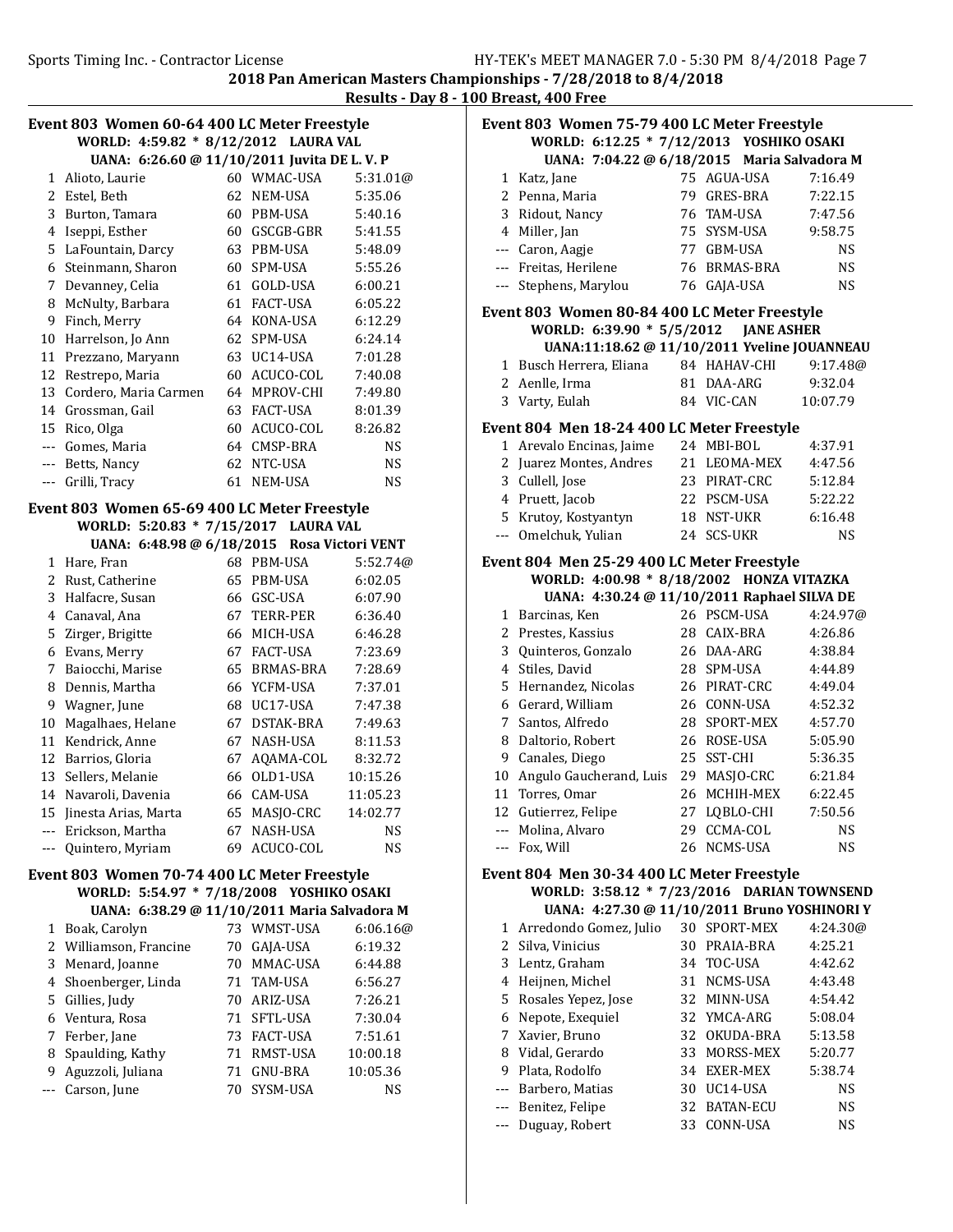2 Garland, Robert 49 COLO-USA 4:34.59 3 Tapia, Miguel 49 UNIDO-CHI 4:37.10

2018 Pan American Masters Championships - 7/28/2018 to 8/4/2018 Results - Day 8 - 100 Breast, 400 Free

|                                            |                                                                                          |    |                             | <u>Results - Day</u> |  |
|--------------------------------------------|------------------------------------------------------------------------------------------|----|-----------------------------|----------------------|--|
| Event 804 Men 35-39 400 LC Meter Freestyle |                                                                                          |    |                             |                      |  |
| WORLD: 4:05.91 * 3/10/2012 PETAR STOYCHEV  |                                                                                          |    |                             |                      |  |
|                                            | UANA: 4:06.73 @ 11/10/2011 Gustavo TEIXEIRA                                              |    |                             |                      |  |
|                                            | 1 Virgil, Jeremy                                                                         |    | 39 CONN-USA                 | 4:24.00              |  |
|                                            | 2 Sanvicente, Lourenco                                                                   |    | 39 BRMAS-BRA                | 4:40.20              |  |
|                                            | 3 Kloppe, William                                                                        |    | 38 YCFM-USA                 | 4:41.36              |  |
| 4                                          | Roper, Matt                                                                              |    | 37 DAM-USA                  | 4:47.68              |  |
|                                            | 5 Fuentes, Julio                                                                         |    | 36 KSS-USA                  | 4:56.38              |  |
|                                            | 6 Rodrigues, Rodrigo                                                                     |    | 39 PRAIA-BRA                | 4:57.89              |  |
|                                            | 7 Czelusniak da Silva, Ricar                                                             |    | 39 BRMAS-BRA                | 5:04.29              |  |
|                                            | 8 Gutierrez Labarthe, Jose                                                               |    | 35 LOMA-MEX                 | 5:20.22              |  |
| 9                                          | Monge Espana, Oscar                                                                      |    | 37 ANAC-CRC                 | 5:24.80              |  |
| 10                                         | Velez Johnson, Juan                                                                      |    | 36 ACUCO-COL                | 5:24.96              |  |
| 11                                         | Torres, Christian                                                                        |    | 37 ANV-MEX                  | 5:27.66              |  |
| 12                                         | Romero, Arturo                                                                           |    | 38 DN-DOM                   | 5:50.18              |  |
| 13                                         | Pisso, Wilman                                                                            |    | 37 PCMV-COL                 | 5:54.32              |  |
|                                            | 14 Chavarria, Luis                                                                       |    | 38 CROL-CRC                 | 5:56.84              |  |
|                                            | 15 Nelson, Mark                                                                          |    | 37 UC32-USA                 | 6:12.83              |  |
|                                            | 16 Velásquez Martínez, Iván                                                              |    | 36 DELV-COL                 | 6:18.90              |  |
|                                            | 17 Nguyen, Sonny                                                                         |    | 39 NCMS-USA                 | 6:27.61              |  |
|                                            | --- Miyares, Andres                                                                      |    | 35 GOLD-USA                 | <b>NS</b>            |  |
|                                            | --- Zaccaro, Luciano                                                                     |    | 38 ETAND-ARG                | <b>NS</b>            |  |
|                                            | --- Campos Salazar, Manuel                                                               |    | 38 MASTE-CRC                | <b>NS</b>            |  |
|                                            | --- Goldstein, Brad                                                                      |    | 38 LHM-USA                  | <b>NS</b>            |  |
|                                            |                                                                                          |    |                             |                      |  |
|                                            | Event 804 Men 40-44 400 LC Meter Freestyle                                               |    |                             |                      |  |
|                                            | WORLD: 4:06.74 * 7/24/2009 ERIK HOCHSTEIN<br>UANA: 4:27.28 @ 11/10/2011 Alejandro MORENO |    |                             |                      |  |
|                                            | 1 Christensen, Eric                                                                      |    | 44 BDO-USA                  | 4:19.58@             |  |
|                                            | 2 Valle, Ramon                                                                           |    | 42 DS-HON                   | 4:33.15              |  |
| 3                                          | Dutra, Breno                                                                             |    | 40 AQUAF-BRA                | 4:33.40              |  |
|                                            | 4 Garcia Lachner, Roberto                                                                |    | 41 PIRAT-CRC                | 4:38.58              |  |
|                                            | 5 Miller, Matt                                                                           |    | 41 OREG-USA                 | 4:42.81              |  |
|                                            | 6 Baldwin, Craig                                                                         |    | 44 RMST-USA                 | 4:48.51              |  |
|                                            | 7 Decker, John                                                                           |    | 44 GS-USA                   | 4:51.46              |  |
|                                            | 8 Carli, Marcelo                                                                         |    | 42 TTC-BRA                  | 4:51.64              |  |
| 9.                                         | Mora, Eduardo                                                                            |    | 40 ELMIL-CRC                | 4:53.17              |  |
| 10 <sup>°</sup>                            | Ellefson, Carl                                                                           |    | 44 SPCO-USA                 | 4:54.58              |  |
|                                            | 11 Hatch, Eric                                                                           |    | 44 SNM-USA                  | 4:56.15              |  |
|                                            | 12 Valle, Marc                                                                           |    | 44 ARIZ-USA                 | 4:57.16              |  |
|                                            | 13 Sugisawa, Takashi                                                                     |    | 40 AQUAS-ESA                | 4:58.17              |  |
|                                            | 14 Leon, Diego                                                                           | 44 | CRSF-ECU                    |                      |  |
|                                            | 15 Jones, Ryan                                                                           | 41 | CMS-USA                     | 5:07.96              |  |
|                                            | 16 Sartori, Nicolas                                                                      | 40 | DAA-ARG                     | 5:13.96<br>5:14.92   |  |
|                                            |                                                                                          |    |                             | 5:18.95              |  |
|                                            | 17 Mortara, Hector                                                                       |    | 44 CACBA-ARG                | 5:55.00              |  |
|                                            | 18 Ferron, Adriano<br>19 Pontes, Leonardo                                                |    | 44 DAA-ARG                  |                      |  |
|                                            |                                                                                          |    | 41 SPMAS-BRA                | 7:21.91              |  |
|                                            | 20 Mercado, Isaias                                                                       |    | 40 FENIX-DOM                | 7:31.14              |  |
|                                            | --- Monasterio, Ricardo                                                                  |    | 40 AZFL-USA<br>43 APUPY-PAR | NS                   |  |
|                                            | --- Vargas Gomez, David                                                                  |    |                             | NS                   |  |
|                                            | --- Farfán, Freddy                                                                       |    | 42 CAMEC-ECU                | NS                   |  |
|                                            | --- Albino, Jorge                                                                        | 43 | CC-BRA                      | NS                   |  |
|                                            | --- Martinez, Juan                                                                       | 43 | SFTL-USA                    | NS                   |  |
|                                            | Event 804 Men 45-49 400 LC Meter Freestyle                                               |    |                             |                      |  |
|                                            | WORLD: 4:11.07 * 8/9/2009 KEITH SWITZER                                                  |    |                             |                      |  |
|                                            | UANA: 4:31.01 @ 11/10/2011 Arnaldo PEREZ                                                 |    |                             |                      |  |
| 1                                          | Rodriguez, Ramses                                                                        |    | 46 SYSM-USA                 | 4:32.79              |  |

| 4              | Aragao, Antonio                                                                         |    | 46 BRMAS-BRA                | 4:37.98            |
|----------------|-----------------------------------------------------------------------------------------|----|-----------------------------|--------------------|
| 5              | Mendez, Libardo                                                                         |    | 45 NAUT-COL                 | 4:42.68            |
| 6              | Atkinson, Juan                                                                          | 47 | <b>BELEN-CRC</b>            | 4:49.05            |
| 7              | Sanchez, Juan                                                                           | 48 | UC45-USA                    | 4:50.45            |
| 8              | Farrell, Andrew                                                                         |    | 48 YCFM-USA                 | 4:51.78            |
| 9              | Rubacky, Mark                                                                           | 49 | NCMS-USA                    | 4:51.88            |
| 10             | Vieira, Augusto                                                                         | 46 | <b>BRMAS-BRA</b>            | 4:57.58            |
| 11             | Herman, Eric                                                                            | 47 | SPM-USA                     | 4:57.82            |
| 12             | Gornto, Donald                                                                          |    | 47 SPCO-USA                 | 5:04.56            |
| 13             | Camejo, Julio                                                                           |    | 45 DN-DOM                   | 5:10.28            |
| 14             | Rinaldini, Emilio                                                                       |    | 48 CSF-ARG                  | 5:13.60            |
| 15             | Colburn, Christopher                                                                    |    | 46 ABM-USA                  | 5:17.97            |
| 16             | Poitevin, Andre                                                                         |    | 46 GNU-BRA                  | 5:18.03            |
| 17             |                                                                                         | 47 | SPORT-MEX                   |                    |
| 18             | Urrutia, Ricardo                                                                        |    |                             | 5:36.05            |
|                | Hidalgo, Carlos                                                                         |    | 47 MASC-MEX                 | 6:30.82            |
| ---            | Cagy, Marcelo                                                                           | 46 | TTC-BRA                     | NS                 |
| ---            | Gawriljuk, Douglas                                                                      |    | 46 PBM-USA                  | <b>NS</b>          |
| $---$          | Kroupa, Andy                                                                            |    | 49 YCFM-USA<br>45 DN-DOM    | NS                 |
| ---            | Bisono Lopez, Tomas                                                                     |    |                             | NS                 |
| $--$           | Karren, Kelly                                                                           |    | 45 CVMM-USA                 | NS                 |
| $--$           | Defillo, Christian                                                                      |    | 48 DN-DOM                   | NS                 |
|                | --- Carvalho, Rodrigo                                                                   |    | 47 BRMAS-BRA                | NS                 |
| ---            | Moraes, Marco Antonio                                                                   |    | 49 BRMAS-BRA                | <b>NS</b>          |
|                | --- Dutra, William                                                                      |    | 47 GNU-BRA                  | NS                 |
| $--$           | Tujo, Christian                                                                         |    | 47 OREG-USA                 | NS                 |
|                | --- Casassus, Matias                                                                    |    | 46 EE-CHI                   | <b>NS</b>          |
|                |                                                                                         |    |                             |                    |
| $\cdots$       | Lucero, Michael                                                                         |    | 48 GRA-USA                  | <b>NS</b>          |
|                |                                                                                         |    |                             |                    |
|                | Event 804 Men 50-54 400 LC Meter Freestyle<br>WORLD: 4:15.93 * 8/4/2017 NICOLAS GRANGER |    |                             |                    |
|                | UANA: 4:23.77 @ 11/10/2011 Marcus LABORNE MA                                            |    |                             |                    |
| 1              | Bennett, Dennis                                                                         |    | 52 IAMA-USA                 | 4:41.11            |
| 2              | Sargent, Gregory                                                                        |    | 51 CONN-USA                 | 4:41.42            |
| 3              | Palacios Wanke, Hans                                                                    |    |                             | 4:47.58            |
| $\overline{4}$ | Campbell, Marshall                                                                      |    | 50 CDDQ-ECU<br>53 RIDG-USA  | 4:51.45            |
| 5              |                                                                                         |    | 52 BUMS-USA                 | 4:51.93            |
| 6              | Mayall, Randy<br>Garcia Carranza, Jaime                                                 |    |                             |                    |
| 7              |                                                                                         |    | 54 CRCC-CRC<br>52 IM-USA    | 5:09.93            |
|                | Brandt, Mark                                                                            |    |                             | 5:11.61<br>5:12.95 |
| 8              | Mejia, Juan                                                                             |    | 53 SDCC-DOM                 |                    |
| 10             | 9 Doyle, Michael                                                                        |    | 54 NTXL-USA<br>53 OKUDA-BRA | 5:16.10<br>5:30.45 |
|                | Schippers, Pierre                                                                       |    | 53 GSM-USA                  | 5:35.59            |
| 12             | 11 Volker, Jens                                                                         |    | 50 UC14-USA                 | 5:42.67            |
|                | Tisdale, David                                                                          |    | 50 MCHIH-MEX                | 5:47.40            |
|                | 13 Venegas, Hugo<br>14 Hillman III, Allen                                               |    | 51 SYSM-USA                 | 5:49.34            |
|                | --- Calle, Juan                                                                         |    | 53 CCMA-COL                 | NS                 |
|                | --- Neto, Renato                                                                        |    | 53 BRMAS-BRA                | NS                 |
|                | --- Vazhnenin, Igor                                                                     |    | 54 DYNAM-RUS                | NS                 |
|                | --- Valdivia, Ricardo                                                                   |    | 54 GRSC-USA                 | NS                 |
|                | --- Rossi, Luis                                                                         |    | 52 CFA-ARG                  | NS                 |
| $\cdots$       | Damha, Mario                                                                            | 50 | OKUDA-BRA                   | NS                 |

WORLD: 4:22.49 \* 7/25/2009 MICHAEL MANN UANA: 4:57.86 @ 11/10/2011 Joel KRIGER

| 1 Anderson, Tony | 55 MICH-USA | 4:27.52@ |
|------------------|-------------|----------|
| 2 Perez, Arnaldo | 56 CMPR-PUR | 4:29.58  |